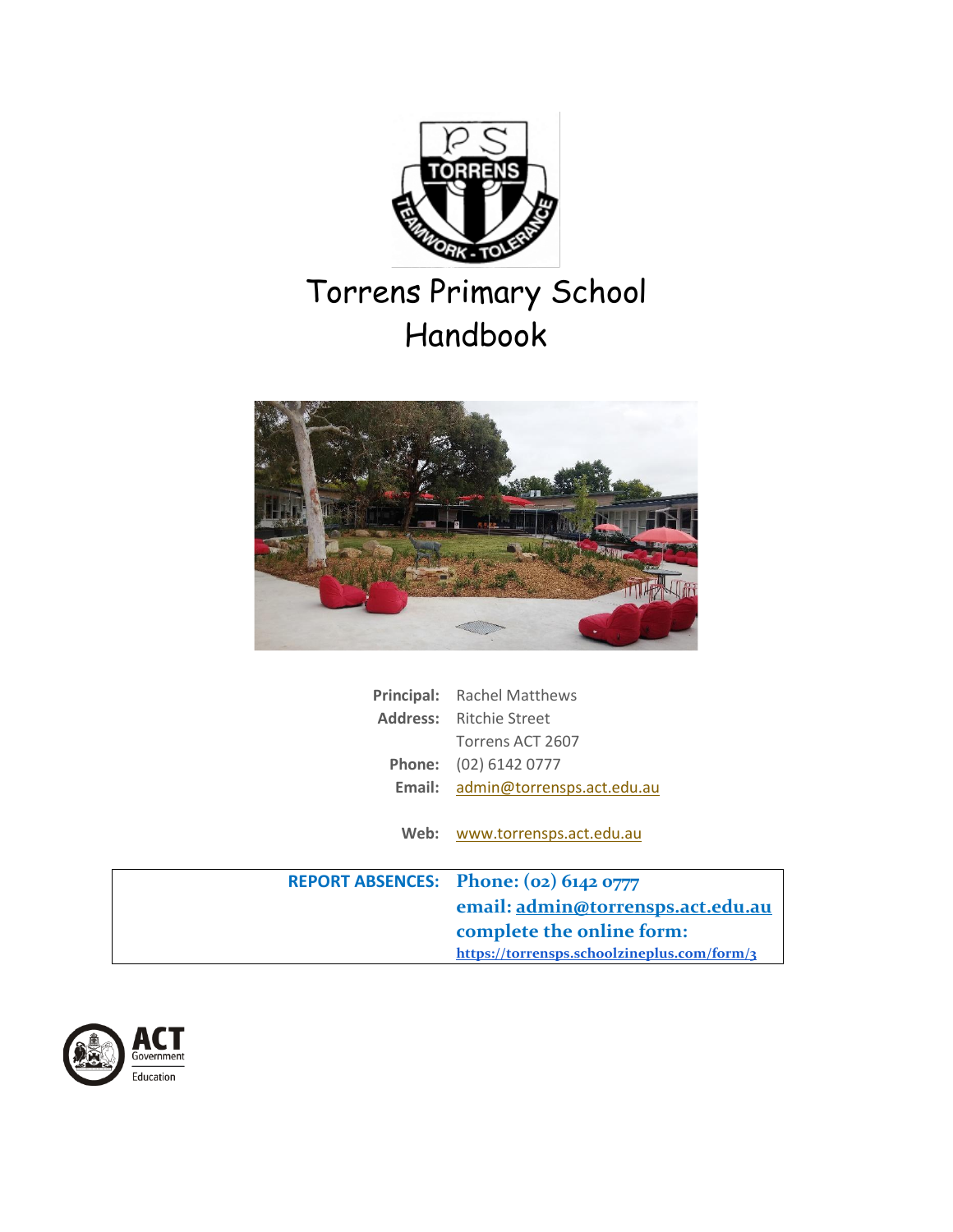# **Contents**

| <b>Principal's Welcome</b>                             | $\overline{2}$ |
|--------------------------------------------------------|----------------|
| <b>Vision</b>                                          | $\overline{4}$ |
| <b>Mission</b>                                         | $\overline{4}$ |
| Our Values & Improvement Priorities                    | $\overline{4}$ |
| History of Torrens Primary School                      | 5              |
| <b>Australian Curriculum</b>                           | 6              |
| Assessment and reporting of student progress           | 9              |
| Specialist staff, programs and activities              | 10             |
| Health, wellbeing and management of medical conditions | 13             |
| <b>Important health and medical forms</b>              | 13             |
| Community involvement at Torrens Primary School        | 15             |
| Volunteering                                           | 15             |
| <b>Parents and Citizens Association (P&amp;C)</b>      | 15             |
| <b>School Board</b>                                    | 16             |
| <b>School Policies</b>                                 | 17             |
| <b>Student Management</b>                              | 17             |
| <b>Positive Behaviours for Learning (PBL)</b>          | 17             |
| <b>Home Learning</b>                                   | 17             |
| <b>Sun Protection</b>                                  | 18             |
| <b>Dress Standard and Colour Code Policy</b>           | 18             |
| <b>Information Communication Technology (ICT)</b>      | 18             |
| Administration                                         | 20             |
| <b>School Hours, Before and After School Care</b>      | 20             |
| <b>School Organisation and Houses</b>                  | 20             |
| <b>School Uniform</b>                                  | 20             |
| <b>Stationery Requirements/Book Packs</b>              | 21             |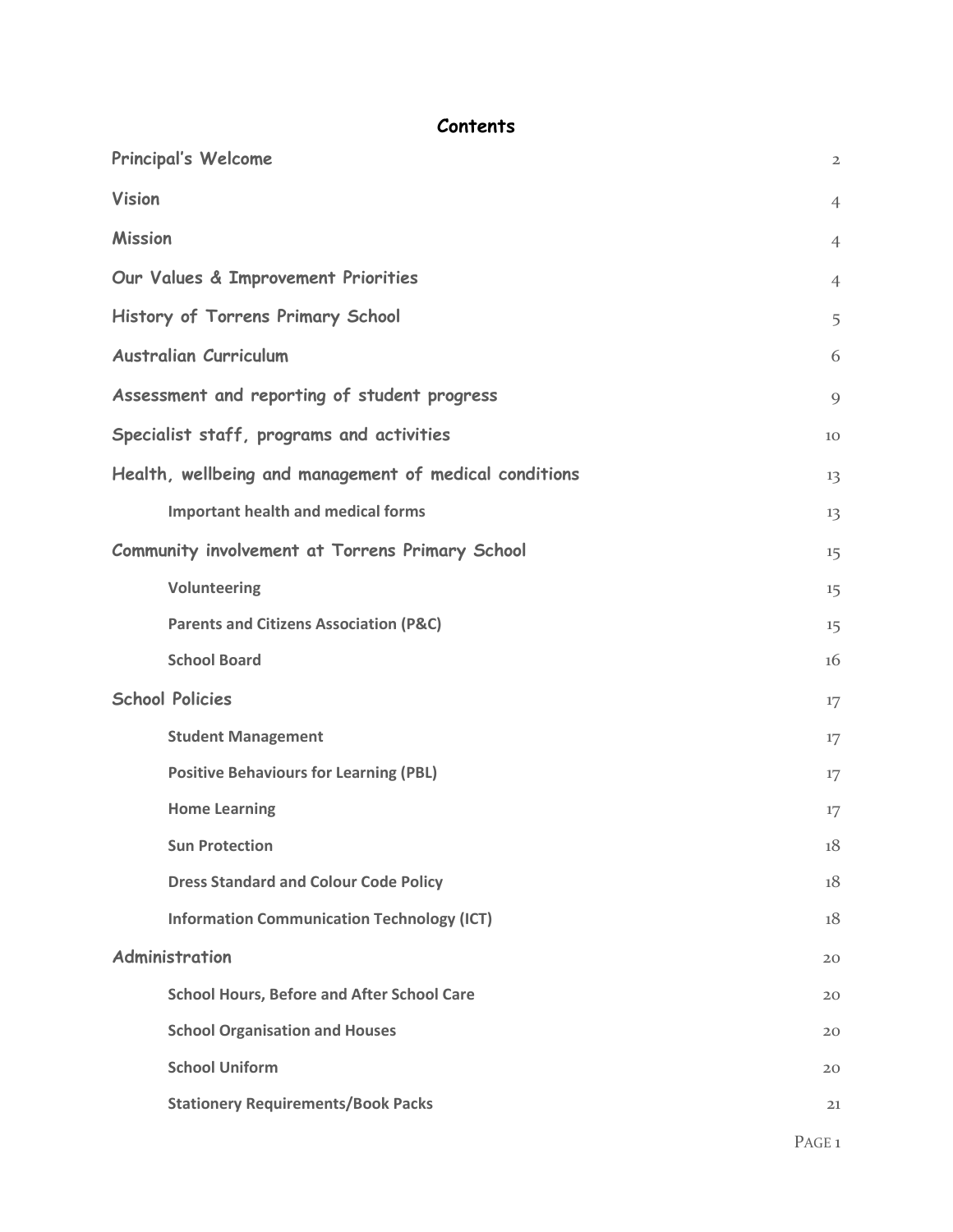<span id="page-2-0"></span>

| Attendance, absences and pick up during school hours | 21 |
|------------------------------------------------------|----|
| <b>Appointments with teachers</b>                    | 21 |
| <b>Assemblies</b>                                    | 22 |
| <b>Buses</b>                                         | 22 |
| Library                                              | 22 |
| <b>Lost Property</b>                                 | 22 |
| Messages, deliveries, money collection               | 23 |
| <b>Newsletter and notes home</b>                     | 23 |
| Parking and road safety around the school            | 23 |
| <b>Updating your personal information</b>            | 24 |
| <b>Visitors, Volunteers and Parents</b>              | 24 |
| Website www.torrensps.act.edu.au                     | 24 |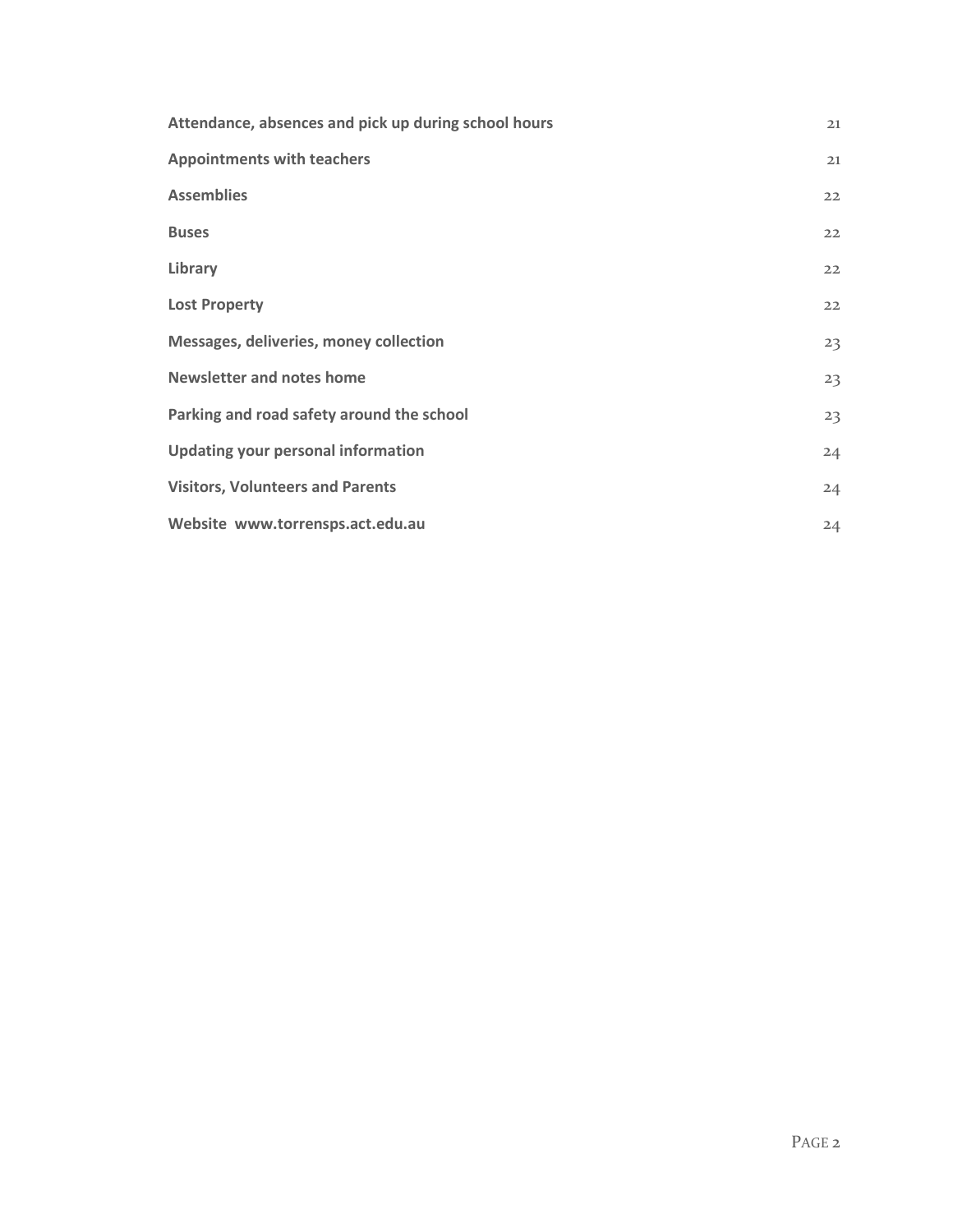# **Principal's Welcome**

Welcome to Torrens Primary School! Torrens is a vibrant, colourful P-6 school set in spacious grounds. We have three offsite preschools located in Chifley, Pearce and Torrens. Torrens Primary School enjoys strong community involvement and support in all aspects of school life. The partnership between school and home is extremely important to develop and foster high academic achievement, meaningful relationships and a love of learning in our students.

At Torrens Primary School teamwork and tolerance are promoted. High quality educational and extra curricula programs are presented by a dedicated and involved team of staff. Torrens Primary School is known for the range of incredible opportunities offered to students throughout their years here. From gymnastics to soccer, carnivals to camps, to choirs, concerts and talent quests. There is also the Wakakirri Story Dance competition, the latest technology, screens, devices and robots. We are part of an active cluster. Along with Mawson and Farrer Primary Schools, we work with Melrose High School and Canberra College to offer outstanding transition programs.

At Torrens Primary School we cater for a broad range of individual differences including gifted and talented students and students with additional needs. Emphasis is also placed on providing the best possible start during the first years of schooling. Early intervention programs include the development of early literacy and numeracy skills through an active support team led by the Deputy Principal. The team includes the Executive Teachers, School Psychologist, English as an Additional Language or Dialect (EALD) teacher, Learning Support Assistants (LSA's), parents and special interest partners such as One Link, Woden Community Services, Schools Volunteer Program and more.

Torrens Primary School is a resilient, thriving social democracy. Together we are building an inspiring and inclusive vision. The staff, students and community are united in working towards excellence in education, promoting diversity and nurturing a culture of wellbeing. Everyone is celebrated as an individual. Plans are personalised. Learning is differentiated. Students are engaged in their learning. Positive outcomes are achieved. Our collegial nature places a high priority on trust, collaboration and positive relationships. There is a sense of belonging and pride at Torrens Primary School. Welcome to the journey.

Every learner. Every day.

*Rachel Matthews – Principal* 

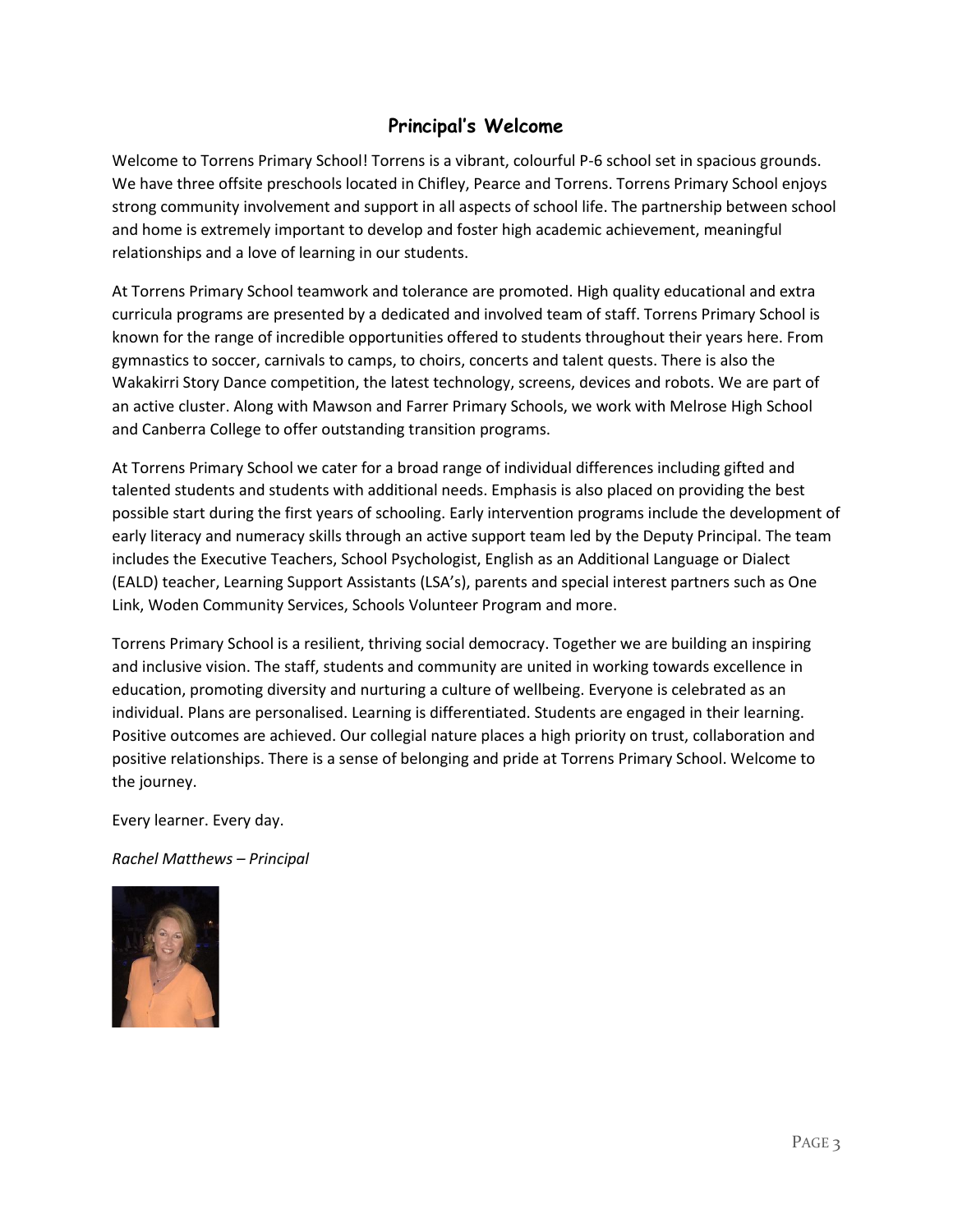# **Vision**

<span id="page-4-0"></span>Torrens Primary School, while valuing elements of traditional educational approaches, recognises the need to incorporate current advances in curriculum development, teaching and learning styles and strategies and educational resources in order to develop quality educational programs which meet the needs of our students in a constantly changing world.

# **Mission**

<span id="page-4-1"></span>Torrens Primary School provides a purposeful, productive and comprehensive education of the highest quality, working in partnership with the school community. The school aims to provide quality experiences that empower students to live in, and contribute to, a changing society. Torrens strives to develop in students the ability to work as members of a team in cooperative learning environments, and to appreciate the worth of individual differences, with the capacity to act as responsible, independent citizens who care about themselves and their environment.

# **Our Values & Improvement Priorities**

<span id="page-4-2"></span>**School Values:** *Teamwork and tolerance*

**Priority 1:** *Improve growth in writing to establish a community of engaged writers*

**Priority 2:** *Improve growth in mathematics, establishing a community of engaged mathematicians.*

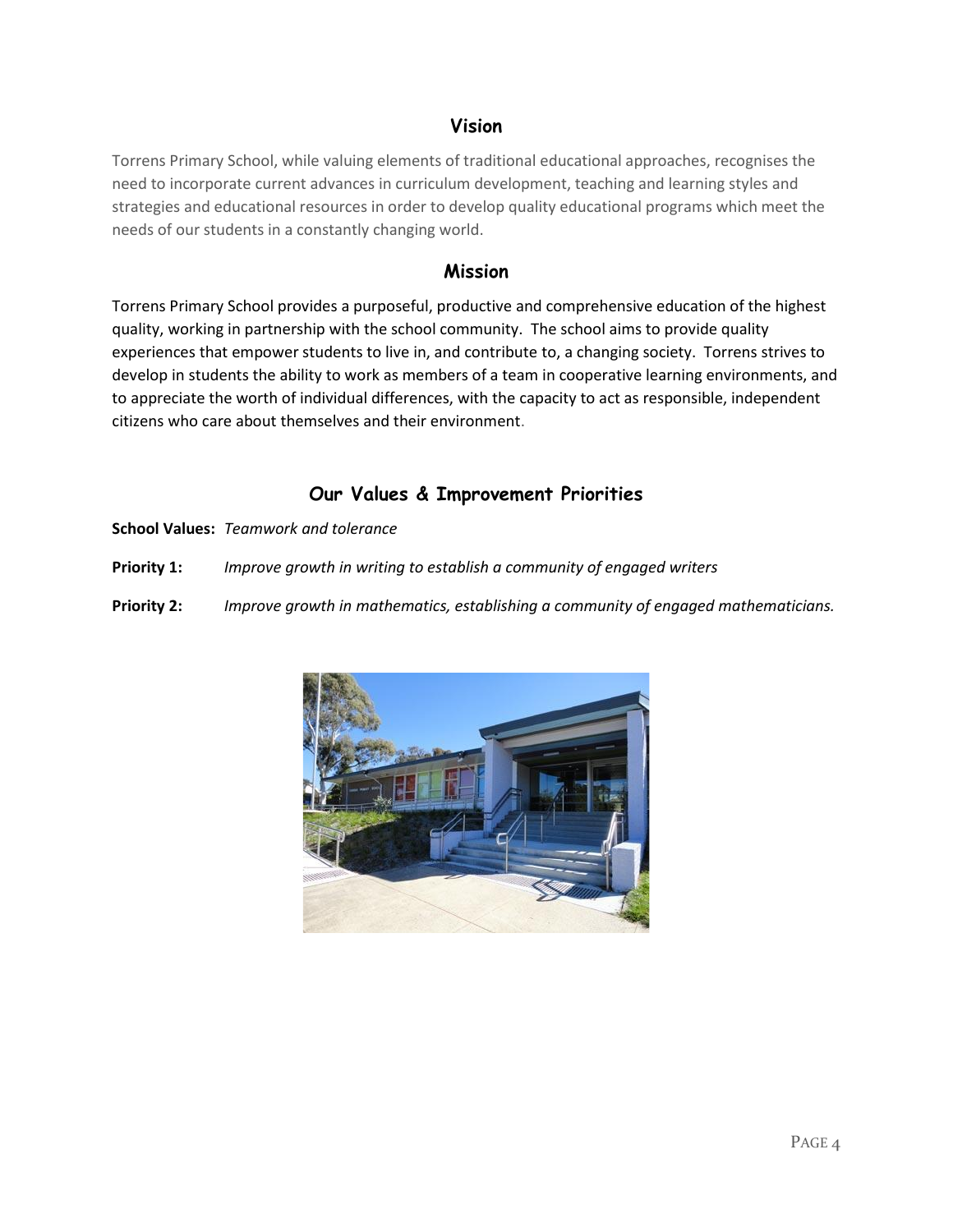# **History of Torrens Primary School**

<span id="page-5-0"></span>The suburb Torrens is named after a former Governor of South Australia, Sir Robert Torrens. Torrens Primary School was opened in 1968.

The School's badge and motto were devised after a student competition. The badge consists of a heraldic shield together with the motto *Teamwork and Tolerance*.

The School House names of Fraser, Wenden, Clarke and Devlin were established in response to a survey of the most popular sporting identities of the time (1968) - being swimmers *Dawn Fraser* and *Michael Wenden*, athlete *Ron Clarke* and golfer *Bruce Devlin*.

The school celebrated its 50<sup>th</sup> Anniversary in 2018.



# **Torrens School Song** *- Words and Music by Burt Ansell*

*These are the days we remember all our lives, They show the ways that will help us better to survive. All the new-found knowledge we learn each day, We will share gladly in every way.*

*Because Torrens has teamwork to Help us work together. Torrens has tolerance to be with us forever and a day, Come what may.*

*Throughout the years, the importance of these words, Becomes more clear as we strive to understand our world. With the best of help we will surely find, Happiness and love with peace of mind.*

*Because Torrens has teamwork to help us work together, Torrens has tolerance to be with us forever and a day, Right to the end, we have our friends.*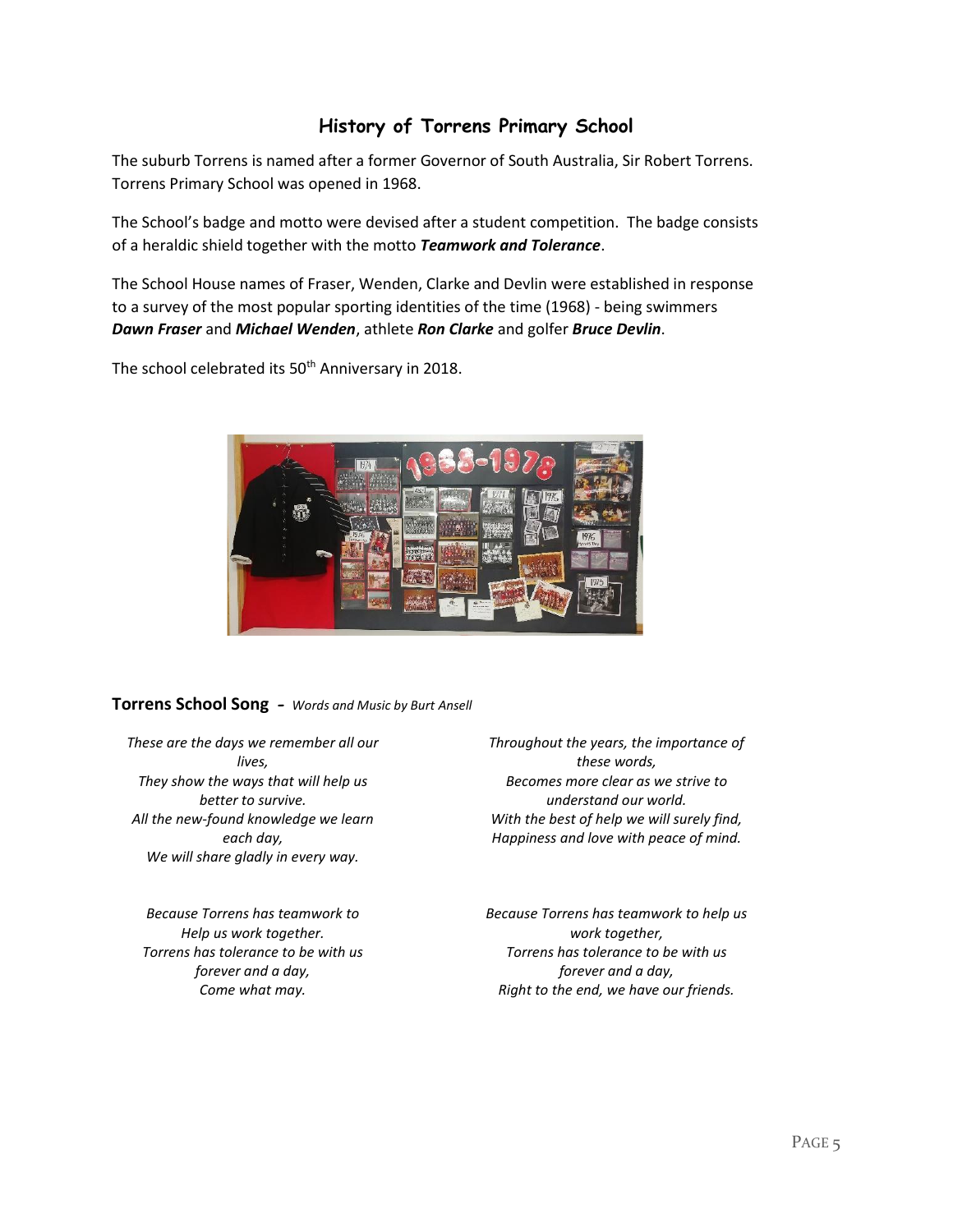# **Australian Curriculum**

<span id="page-6-0"></span>Torrens Primary School implements the Australian Curriculum (AC). Curriculum areas are:

# **English**

All teachers at Torrens teach English, which is divided into three main areas:

- listening and speaking
- reading and viewing, and
- writing

Students are encouraged to observe and reflect upon texts, and to create and present texts in these areas, focusing on the literacy, literature and language of English.

In the early years, students **learn to** speak, read and write and move towards the ability to speak, read and write **to learn.** Throughout all years at Torrens, correct grammar, spelling and structure of English is modelled, explicitly taught, discussed and practised.

Overview of the English curriculum is one of the responsibilities of the Literacy and Numeracy Team. The need for programs, staff development and student support are identified through discussion, testing and assessment so that the best possible teaching and learning in English occurs.

## **Mathematics**

Mathematical concepts and processes are organised into the following strands:

- numbers and algebra
- measurement and geometry
- statistics and probability
- understanding, fluency, problem solving and reasoning

#### **Science**

There are three interrelated strands taught:

- **understanding** biological sciences, chemical sciences, earth and space sciences, physical sciences;
- **Science as a human endeavor** incorporating the nature and development of science, its use and influence; and
- **Science inquiry skills** questioning and predicting, planning and conducting, processing and analysing data, evaluating and communicating.

Together, the three strands of the Science curriculum provide students with understanding, knowledge and skills through which they can develop a scientific view of the world. Students are challenged to explore science, its concepts, nature and uses through clearly described inquiry processes.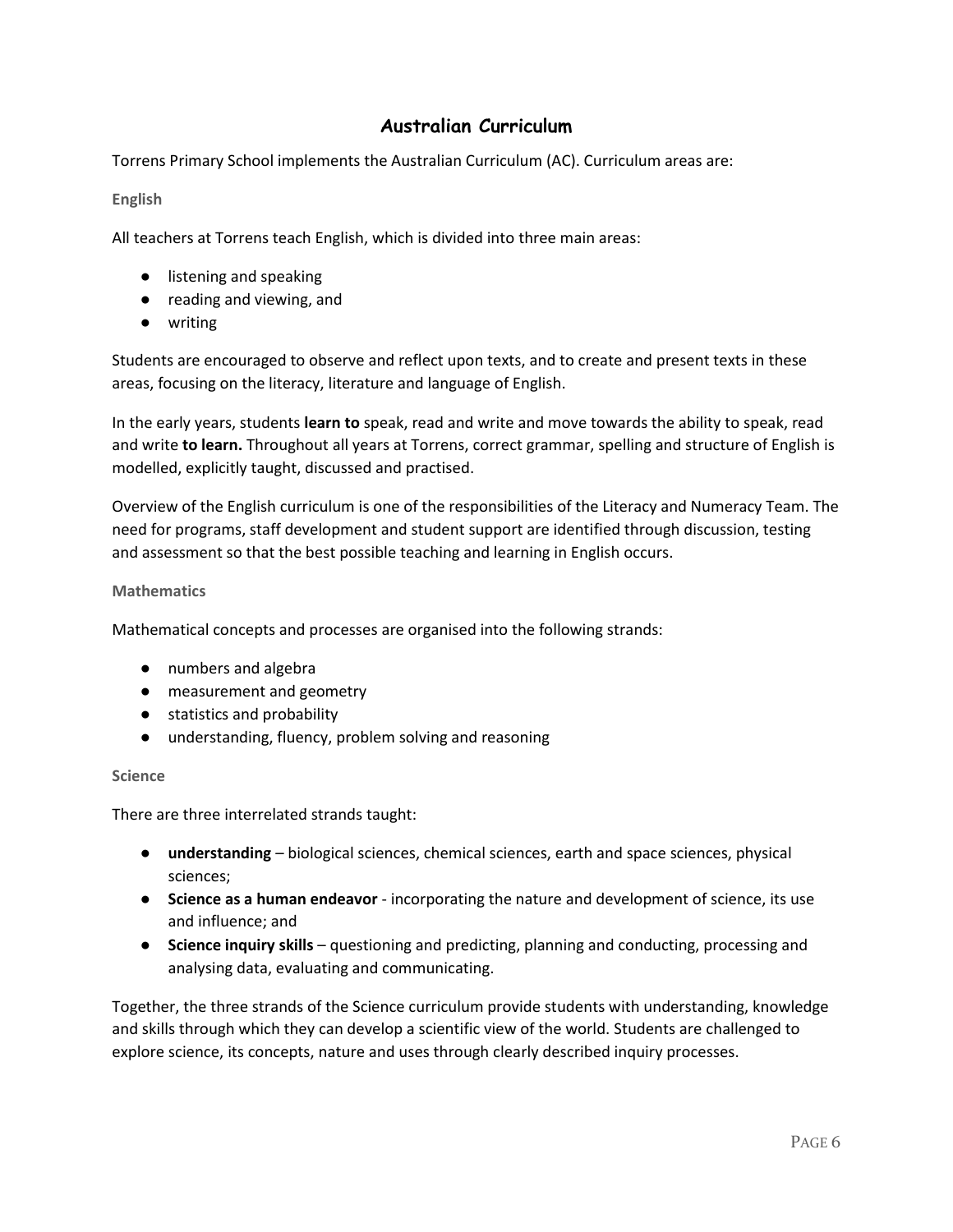# **History**

The focus in Kindergarten to Year 2 is on awareness of family history and community heritage. Students learn about their own social context of family, friends and school, and the significance of the past. They engage with the remains of the past; develop a concept of time as present, past and future and, through role play, use their imagination to speculate about the lives of others in the past.

In the Senior school the focus is on local and national history and use of a range of sources. Students develop their understanding of the world and their relationship to others, past and present. Students begin to better understand and appreciate different points of view and to develop an awareness of justice and fair play.

# **Geography**

Geography is organised into two related strands:

- geographical knowledge and understanding, and
- geographical inquiry and skills

Geography teaches students to respond to questions in a geographically distinctive way; plan inquiries; collect, evaluate, analyse and interpret information and suggest responses to what they have learnt. Students have opportunities to develop a wide range of general skills, capabilities and dispositions that can be applied in everyday life. Students develop information and communication technology skills; an appreciation and respect for social, cultural and religious diversity and different perspectives; an understanding of ethical research principles; a capacity for teamwork, and an ability to solve problems and to think critically and creatively.

# **Civics and Citizenship**

The Civics and Citizenship curriculum is all about ensuring students have the skills and values to become active and informed citizens. Students will investigate political and legal systems, and explore the nature of citizenship, diversity and identity in contemporary society.

The Civics and Citizenship curriculum is designed to foster students' commitment to national values of democracy, equity and justice. This curriculum will develop students' appreciation of Australia's diversity and what it means to be a citizen. It explores ways in which students participate in Australia's civic life and make a positive contribution as local and global citizens.

#### **Performing and Visual Arts**

Students can participate in brass bands (Year 5 and 6), dance, singing, public speaking and performing throughout the school, including at class and year level assemblies and each year in the Torrens Talent Quest. Students also have the opportunity to participate in public performances outside the school, most notably in the National Wakakirri Story Dance Competition (Year 4 and 5 students).

Teachers at Torrens Primary School provide a broad range of visual arts lessons to all students in their classes following the Australian Curriculum.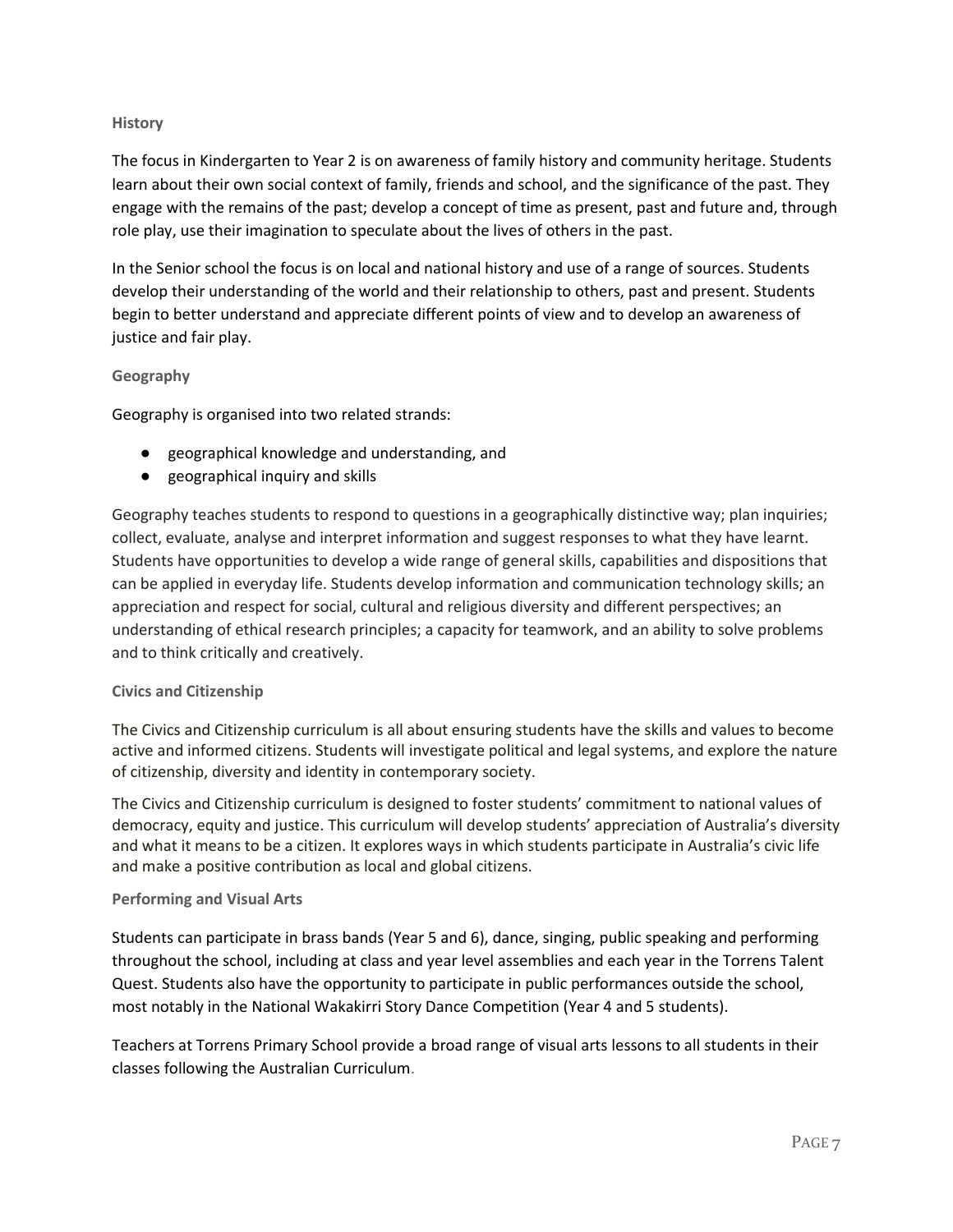**Design and Digital Technologies**

Students apply knowledge, experience and resources to design, make, use and appraise products for specific needs.

Coding is taught in all year levels and students in Kindy to Year 2 learn touch typing to assist them with online NAPLAN testing.

**Health and Physical Education**

The aim of Health and Physical education is to:

- develop students' capacities to make decisions and act in ways that promote their health and that of others;
- focus on the important role physical activity plays in the lives of all students by providing opportunities for personal growth, enjoyment and challenge; and
- promote understanding and valuing of one's personal identity and development and the need for positive relationships.

The learning areas are organized into three strands:

- the student acts to promote health;
- the student is physically skilled and active, and
- the student manages self and relationships.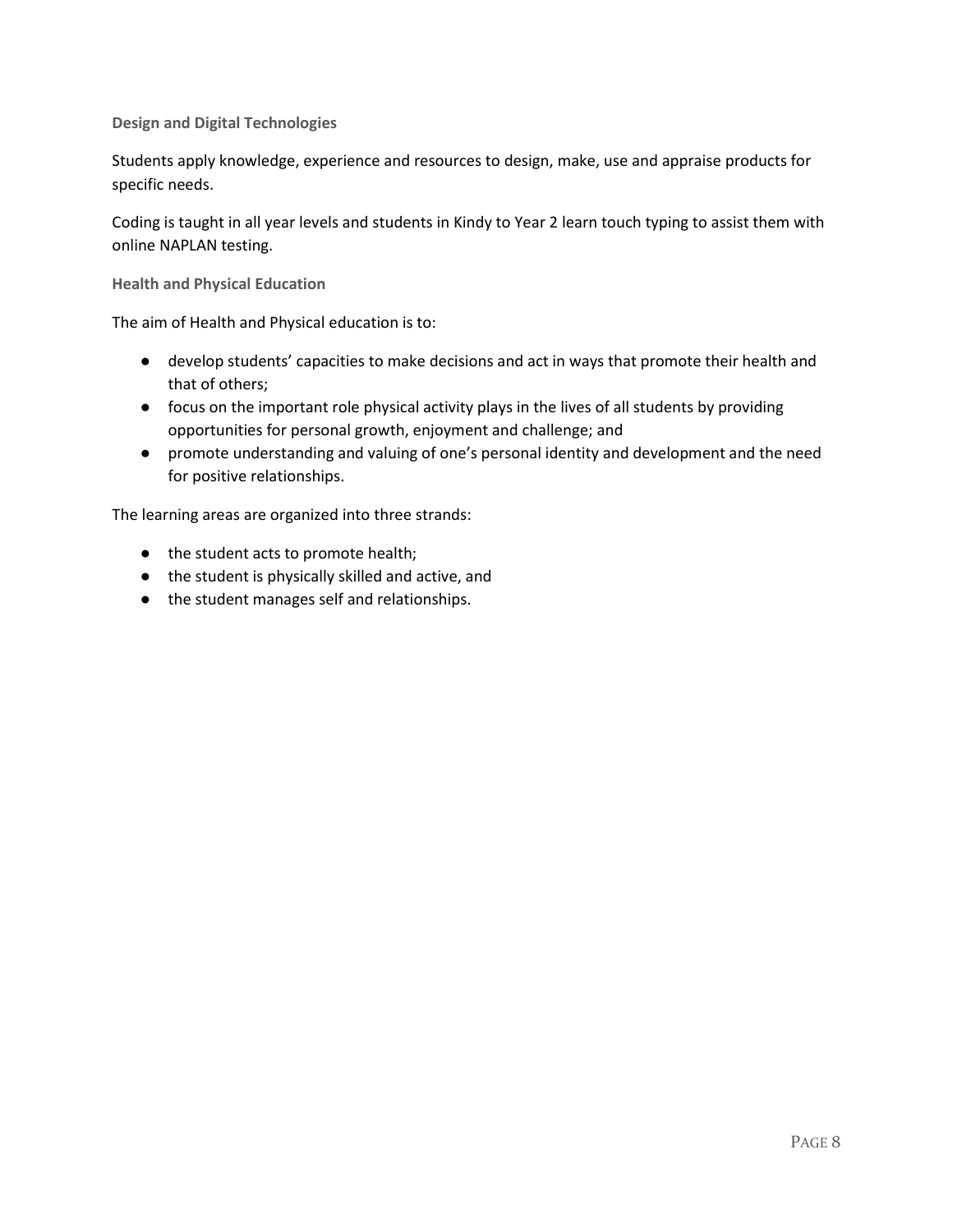# **Assessment and reporting of student progress**

<span id="page-9-0"></span>At Torrens Primary School we provide regular, accurate and comprehensive information about a student's intellectual, social and personal development and indicate areas for further development.

Written reports regarding student progress include an A-E achievement grading (not for Preschool or Kindergarten) as required by the Government Schools Education Committee (GSEC). Kindergarten students receive the BASE Report instead of A-E reporting.

Students across the school and preschools can also access their class activities and other communication in real time via the Seesaw App, instead of waiting for a portfolio at the end of the year.

Reporting each term at Torrens is summarised in the table below, but if you are concerned about your child's progress at any time during the year, please make an appointment to meet with the class teacher.

| Term 1                                                                                                                                                                                          | Term 2                                                                                                                                          |
|-------------------------------------------------------------------------------------------------------------------------------------------------------------------------------------------------|-------------------------------------------------------------------------------------------------------------------------------------------------|
| Information evening<br>Class Overview or Weekly Roundup<br>Individual Learning Plan (ILP) meetings for<br>students with special needs<br>Learning Journey<br>Kindergarten BASE Report<br>Seesaw | Class Overview or Weekly Roundup<br>$\bullet$<br>Seesaw<br>Mid-year Report (emailed)<br>Parent/teacher interview<br>$\bullet$                   |
| Term 3                                                                                                                                                                                          | Term 4                                                                                                                                          |
| Class Overview or Weekly Roundup<br>Seesaw<br>In school review and appraisal meetings for<br>students with special needs<br>Learning Journey<br>NAPLAN (Years 3 and 5)<br>ILP Review meetings   | Class Overview or Weekly Roundup<br>Seesaw<br>Kindergarten BASE Report<br>End of Year Report (emailed)<br>$\bullet$<br>Parent/teacher interview |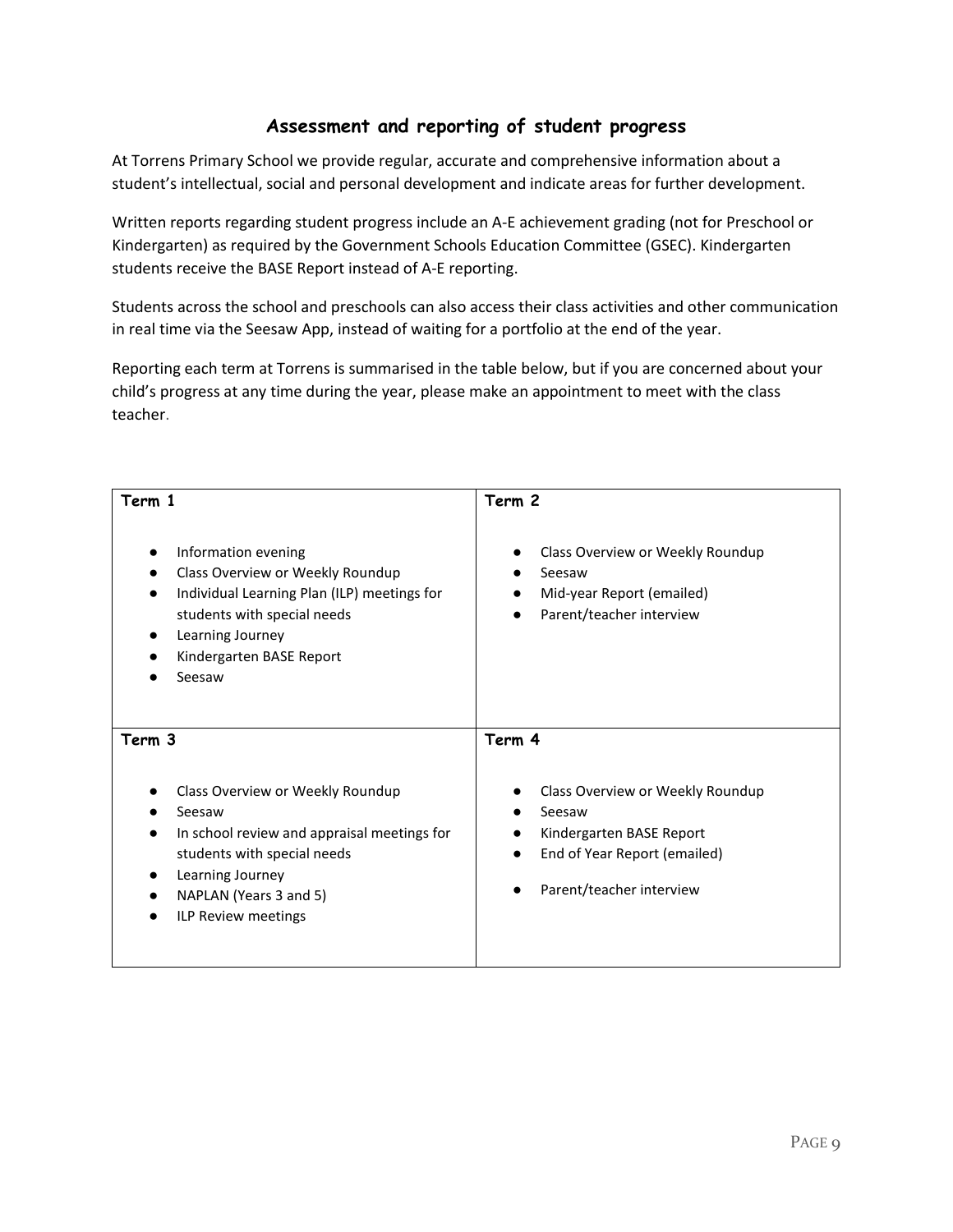# **Specialist staff, programs and activities**

<span id="page-10-0"></span>At Torrens Primary School students spend most of their time with their class teacher. Some classes are taken by specialist teachers. In addition to dedicated specialist teachers, other support programs and staff include:

**English as an Additional Language or Dialect (EALD)**

The aim of the EALD program is to develop the abilities of students from a non-English speaking background to understand and use oral and written English. Individual programs are designed to enable these students to reach a level of competence which will permit them to continue their language development in a mainstream class.

## **Literacy and Numeracy Support Program**

The Literacy and Numeracy Team works in conjunction with classroom teachers to address specific needs of students by means of in class, small group or individual extra assistance. School wide literacy and numeracy tests are used to inform the support provided across all year levels. The program is coordinated with other support programs (e.g. EALD, Gifted & Talented) for students who are identified as having special gifts and talents as well as those who are not yet achieving at year level.

## **Gifted and Talented**

Torrens has a big focus on gifted and talented students with staff professional learning from international consultants, standardised testing, individual programs, cluster enrichment days as well as one-on-one and small group extension.

#### **Librarian**

The Librarian at Torrens Primary School is responsible for the maintenance and loaning of the school's information resources. Library classes focus on the development of information literacy skills and literature appreciation. The Librarian coordinates a range of activities for Book Week each year at Torrens and organises author visits and literary workshop incursions.

#### **School Psychologist**

A Psychologist visits the school on a regular basis and works closely with all members of staff. The Psychologist is available for consultation regarding student specific cases and parents may arrange interviews by phoning the school in the first instance.

#### **Kitchen**

Students get to develop their food technology skills cooking in the kitchen with our Teacher/Chef. Students are able to pick fruit, vegetables and herbs from our garden to use in their cooking.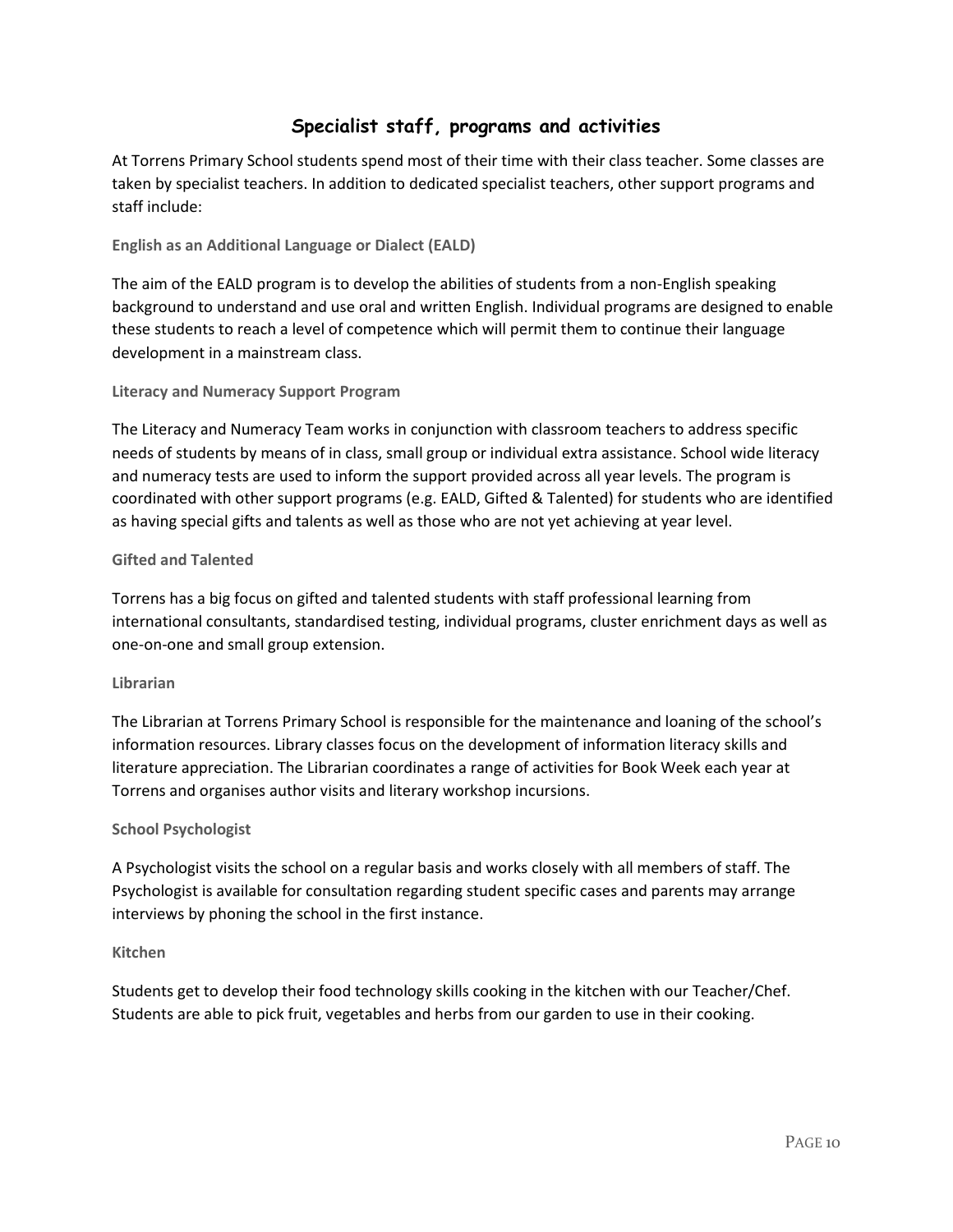**Be You (formerly known as Kids Matter) & Headspace**

Staff and parent representatives participate in Be You professional learning focusing on mental health and wellbeing. More information about this mental health initiative is available on the following websites:<https://beyou.edu.au/> and [www.headspace.org.au](http://www.headspace.org.au/)

## **Excursions**

Excursions, including camps in years 3, 4, 5 and 6, are important learning experiences which take students beyond the school grounds and add context to units of work studied in the classroom. Information detailing excursion purpose, dates and times, costs (if any) and other details are sent home well before the outing. Written permission, including updated medical information where required, is sought for all excursions. Excursion information is placed up on the school website ('calendar' and 'notes' tabs) for you to easily access.

## **Enrichment**

Staff at Torrens Primary give up their lunchtimes to offer students several activities such as robotics, lego, dance, library, gardening, soccer, writing club, wool club, games, netball and Enviro Ninjas.

In addition to sports carnivals and cross-country events each year at Torrens, students may also participate in Learn to Swim and gymnastics clinics as well as sporting clinics such as cricket and AFL and sport sessions with Melrose High or Canberra College students.

Students are also given appropriate guidance and encouragement to participate in state and national competitions in maths, English, science and computing. Senior students may compete in the Rostrum school based public speaking competition.

School wide activity days engender school spirit and a sense of community and include celebrations for Reconciliation Day, NAIDOC Week, Harmony Day, Book Week and Just 50 Words Literacy.

At Torrens Primary we are lucky to have access to music tutoring in piano on a parent-pay basis and organised within school hours. More information is available from the Front Office.

Students can also participate in either the Junior or Senior Torrens Primary School Choirs.

# **Sustainability**

Students are encouraged to develop an interest in, and understanding of, environmental studies. Torrens Primary has a Waste Wise program which teaches children about the importance of finite resources and reusing and recycling where possible. Students maintain a sustainable kitchen garden, the produce from which is used in the Taste of Torrens Kitchen.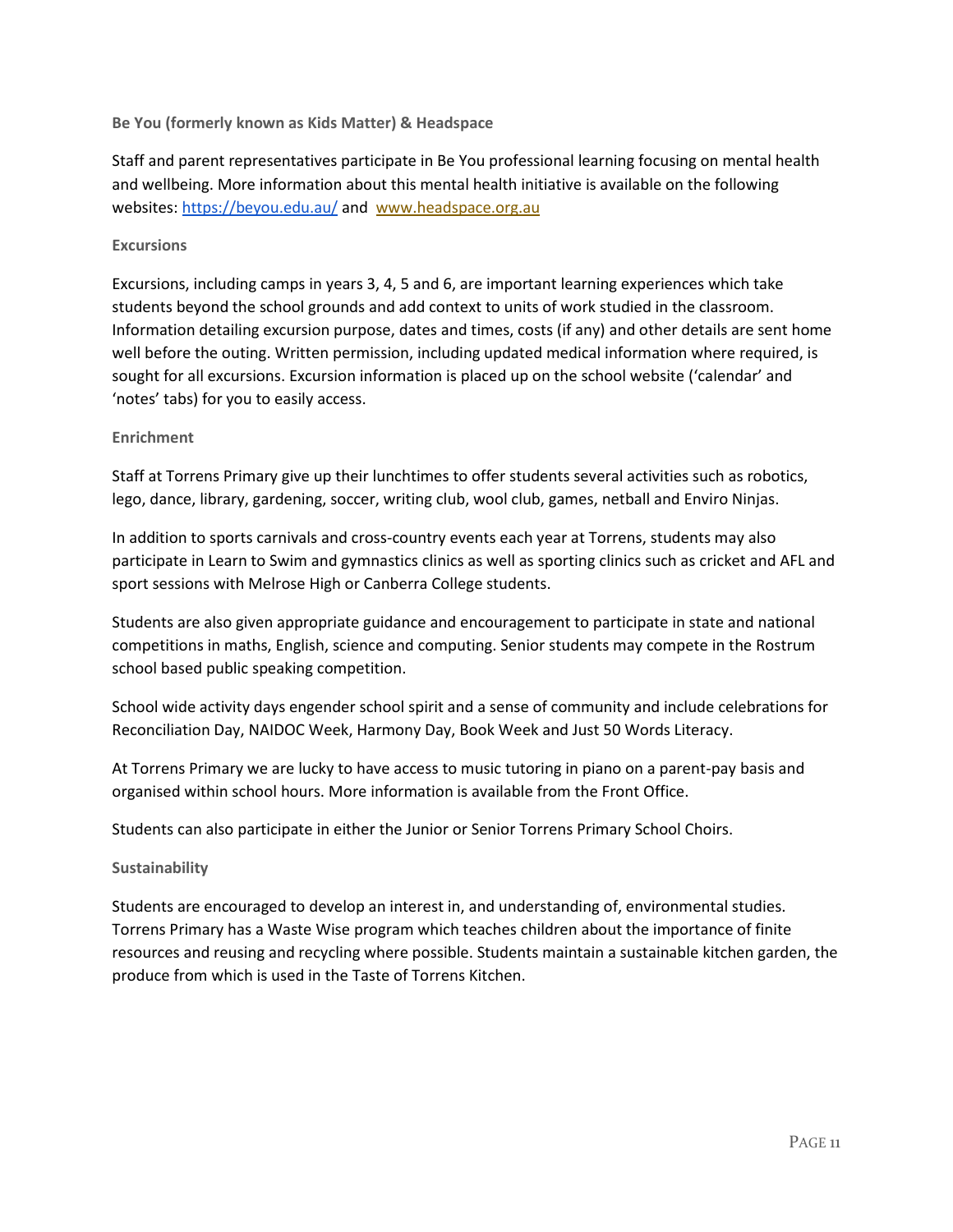# **Transitions**

To ensure smooth transitions throughout your child's years at Torrens, the following opportunities to meet other children in their cohort and new parents are provided:

*Stay and Play mornings* occur weekly in Term 4. To transition children ahead of their preschool or Kindy year, Parents are invited to bring their preschoolers and younger siblings to the primary school for a morning of activities. Parents can meet each other. Children can become familiar with their peers and the school environment. These mornings are provided via Woden Community Service (WCS).

*Preschool to Kindergarten transition days* occur in Term 4. While children are assigned randomly to classes to 'try Kindy for a day', parents attend an information session, receive a tour of the school and can purchase second hand uniform items at the P & C uniform store, all while enjoying morning tea.

*Children coming into Years 1 through 6 in the new school year* can attend up to two (2) transition days in Term 4. They will be placed in a class of their peers for these day/s.

*Students who have been attending the Hughes Language School* for intensive English classes will come to our school for one or two (1 or 2) transition days prior to starting full time with us.

*Transition to high school* begins for students in Year 5 and continues into Year 6 with cluster events such as the Thinking Carnivals, DigiTech days and "*Dream, Believe, Succeed*" Leadership Conference. Transition to high school for Aboriginal or Torres Strait Islander students and students with additional needs is also arranged.

# **Student Parliament**

The Student Parliament is made up of Year 6 students who take on ministerial roles, including the Minister for the Environment, The Minister for Indigenous Affairs as well as a Minister for each Year level. The issues raised in Parliament are taken seriously by the school and taken to the Principal and Executive for consideration.

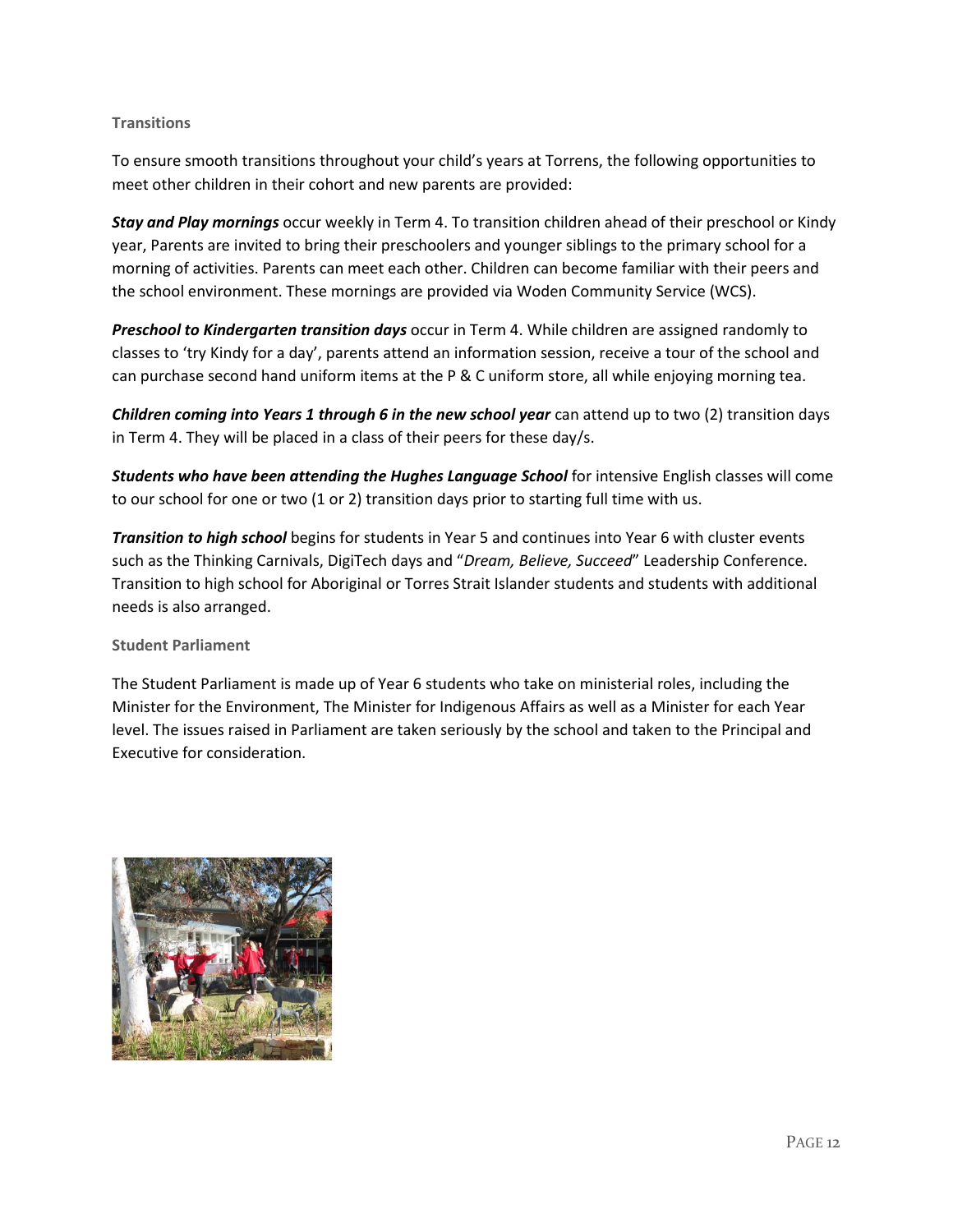# **Health, wellbeing and management of medical conditions**

<span id="page-13-0"></span>**Illness**

Children who are unwell are unable to enjoy school and if they attend they run the risk of spreading illness. Please keep your child at home if they are unwell and notify the school of their absence.

Please inform the school if your child has a contagious or infectious disease. Please refer to the Education website [\(https://www.education.act.gov.au/home\)](https://www.education.act.gov.au/home) for information relating to disease exclusion periods and COVID19 specific updates.

## **Sick bay, first aid and ambulance transportation**

If a child becomes unwell at school, he or she will be admitted to the sick bay and if necessary a parent will be contacted. Parents are notified immediately if a child has a serious accident at school. Trained first aid officers will administer first aid treatment if required and all details of sick bay admissions and treatment are recorded on the school's database.

Children who are injured in a school accident during school hours are transported free of charge by the ACT Ambulance Service to an ACT public hospital. Parents and carers are reminded to check their health cover for ambulance transportation outside the ACT as charges may apply before and after school hours.

## **Management of medical conditions**

The Directorate is committed to providing a safe and healthy environment for students. While school staff have a duty of care to students to provide first aid assistance when required, parents will be aware that schools cannot be responsible for the general management of medical conditions.

In special circumstances, staff may be able to assist with the administration of medication. In these cases, Directorate policy requires principals to ensure that a comprehensive written authority is obtained from the student's parent or carer. They must also seek from them a written statement from the student's doctor authorising a member of staff to administer the prescribed medication.

# <span id="page-13-1"></span>**Important health and medical forms**

Please take special note of the following forms which we require you to complete and submit to school should your child require medical attention while at school:

# *Medical Information and Consent form*

You are asked to complete this form on enrolment and at the beginning of each school year to keep records up to date. The form asks for general medical information and consent for first aid and the administration of the authorised medications for life-threatening asthma (Ventolin) or anaphylaxis (adrenaline). A new *Medical Information and Consent* will also be required ahead of your child attending any excursion should their medical needs have changed since completion of the form on enrolment or at the beginning of the school year.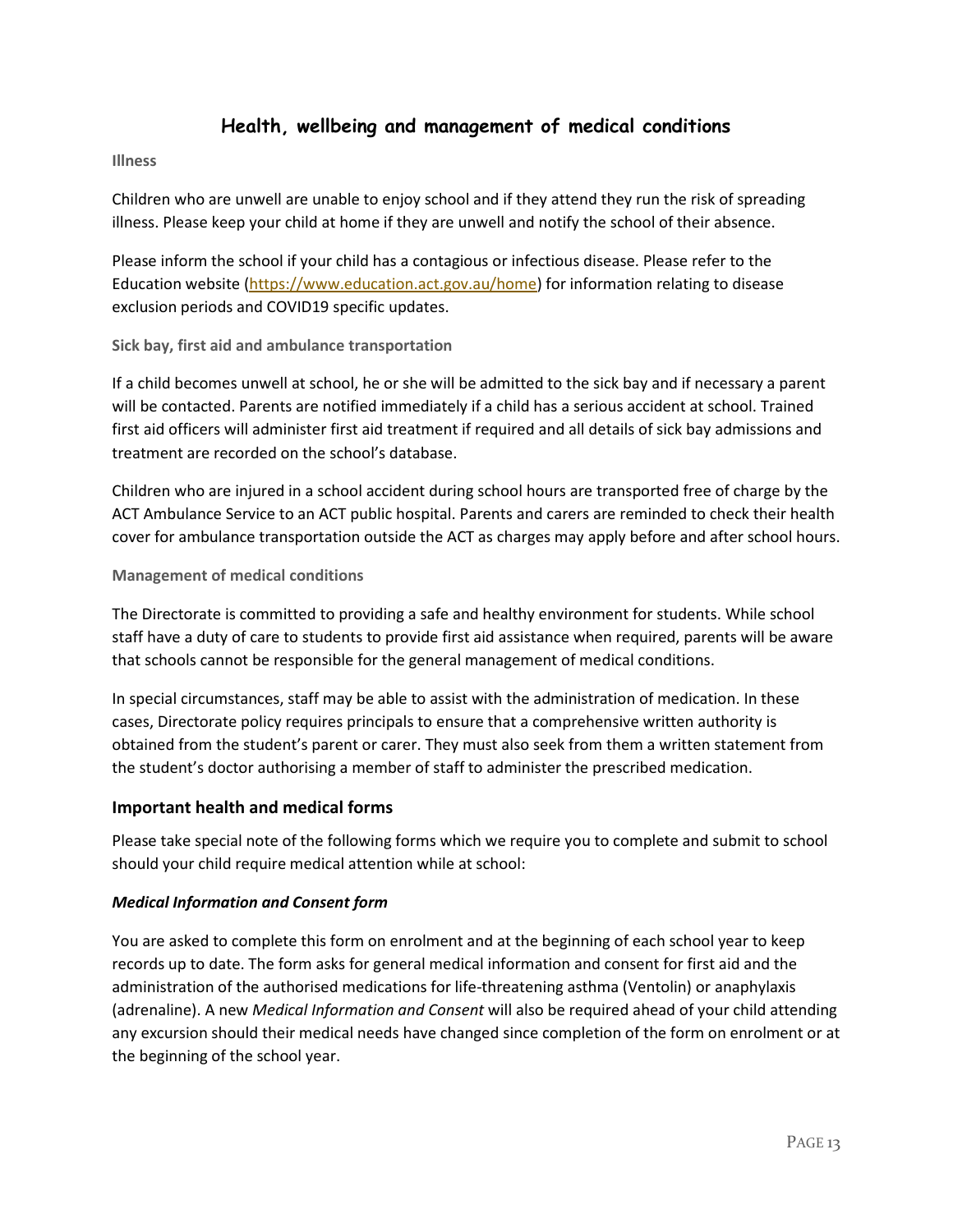# *Known Medical Condition Response Plan*

This is required for any student with a known medical condition. It provides instructions for the management of an identified medical condition (such as Diabetes, Asthma, Anaphylaxis or Epilepsy) and should be completed in consultation with the treating health professional.

## *Medication Authorisation and Administration Record*

This must be completed and returned to the Front Office should medication be required to be administered at school. Medication must be clearly labelled and in its original packaging, with times for administration clearly stated.

## **Safety at Torrens**

Potentially dangerous toys and equipment should not be brought to school. This includes toy weapons for news or play. The fixed playground equipment is not supervised by staff before or after school. Students should only use playground equipment at these times when a parent or carer can supervise them.

Students are supervised by teachers from 8.45am onwards. Students are to depart school at 3.15pm.

#### **Head Lice**

Head lice are extremely contagious, but a very normal part of school life and easily eradicated. You as parents and carers can assist in the prevention and management of head lice outbreaks at school with regular checks of your child's hair. If your child does have head lice at school, you will be contacted to come and collect in order that treatment can be commenced. Should an infestation of head lice occur at school a general note will be sent home to all students in affected classes requesting you to check and, if necessary, treat your child's hair. The ACT Health Head Lice Fact Sheet is available on the school website.

All medical forms and fact sheets outlined above are available for download from the school website at [www.torrensps.act.edu.au](http://www.torrensps.act.edu.au/)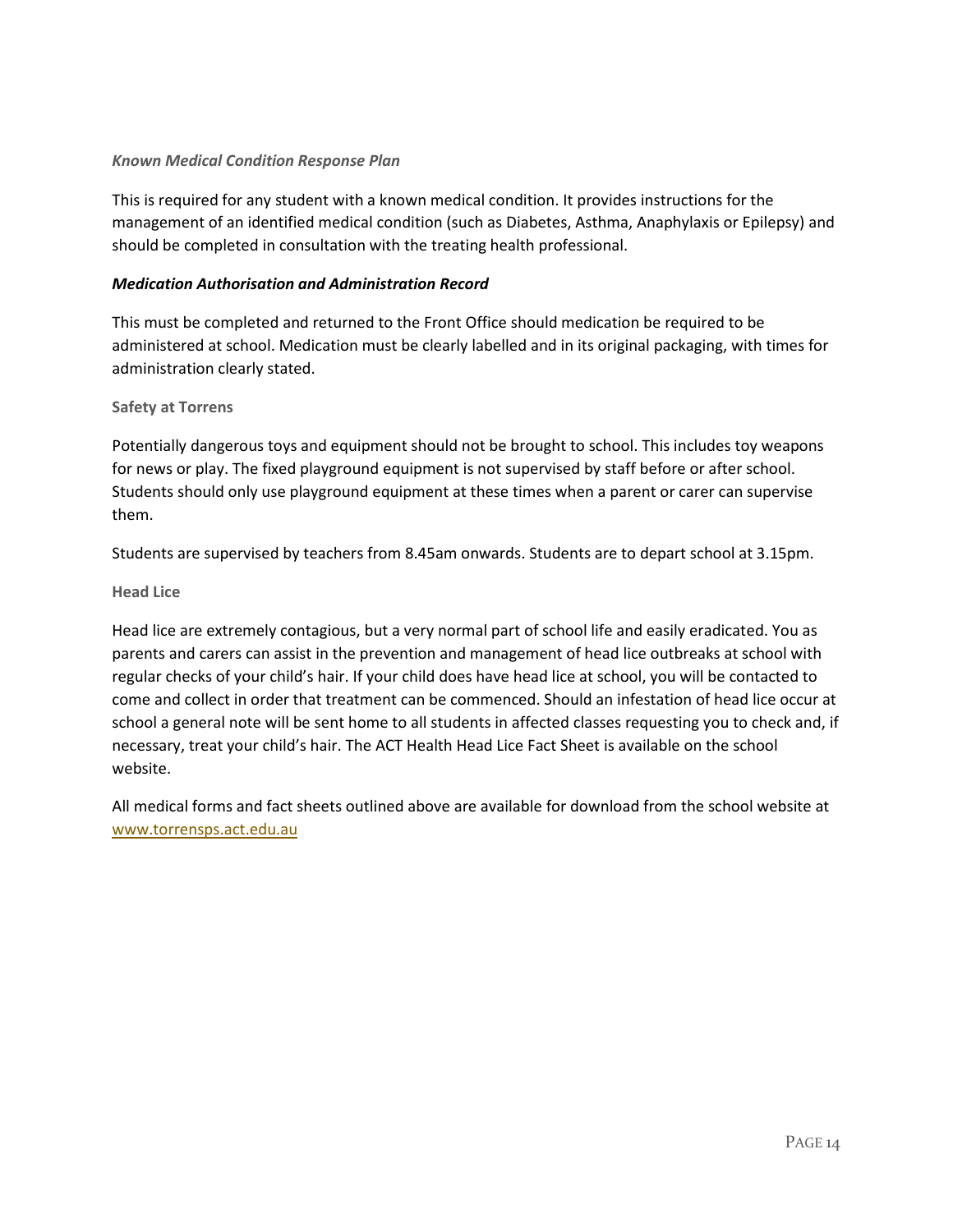# **Community involvement at Torrens Primary School**

# <span id="page-15-1"></span><span id="page-15-0"></span>**Volunteering**

Torrens Primary School works in partnership with parents and community members to provide an educational program and facilities of the highest quality. Helping at school is a great way to get involved in your child's education and to get to know the school staff and other parents. Research shows that children benefit when their parents are actively involved in their education and school life. From time to time notes may go home from class teachers or be placed in the school newsletter outlining volunteering opportunities.

Here are some ways you can help:

- listen to children read in the classroom;
- support the home reading program;
- volunteer on sports days;
- excursion supervision;
- fundraising activities;
- join the P & C or School Board; or
- share your knowledge and skills with the students by presenting in the classroom.

If you wish to volunteer more than three times in one month, or seven times in a year, you are required to obtain a "Working with Vulnerable People" card and carry this with you when in the school.

More information for \*volunteers and visitors is available on the Directorate's website:

https://www.education.act.gov.au/publications and policies/corporate-policies/wellbeing/child[protection/working-with-children-and-young-people-volunteers-and-visitors-interim-policy](https://www.education.act.gov.au/publications_and_policies/corporate-policies/wellbeing/child-protection/working-with-children-and-young-people-volunteers-and-visitors-interim-policy)

To apply for a Working with Vulnerable People card, you can go to the Access Canberra website: [www.accesscanberra.act.gov.au/app/answers/detail/a\\_id/1804](http://www.accesscanberra.act.gov.au/app/answers/detail/a_id/1804)

# **\*Please note that COVID-19 has had an impact on our use of volunteers and visitors at school. We will advise parents/carers of the latest information regarding volunteering activities at the commencement of the school year.**

# <span id="page-15-2"></span>**Parents and Citizens Association (P&C)**

The P&C:

- promotes school interests;
- encourages cooperation and community involvement;
- fundraises for educational, recreational and sporting equipment for the school;
- provides a forum for parents to discuss educational matters; and
- runs a second-hand uniform shop.

More information about P&C activities is available on the P&C brochure on the website and in the Torrens Times newsletter each Thursday.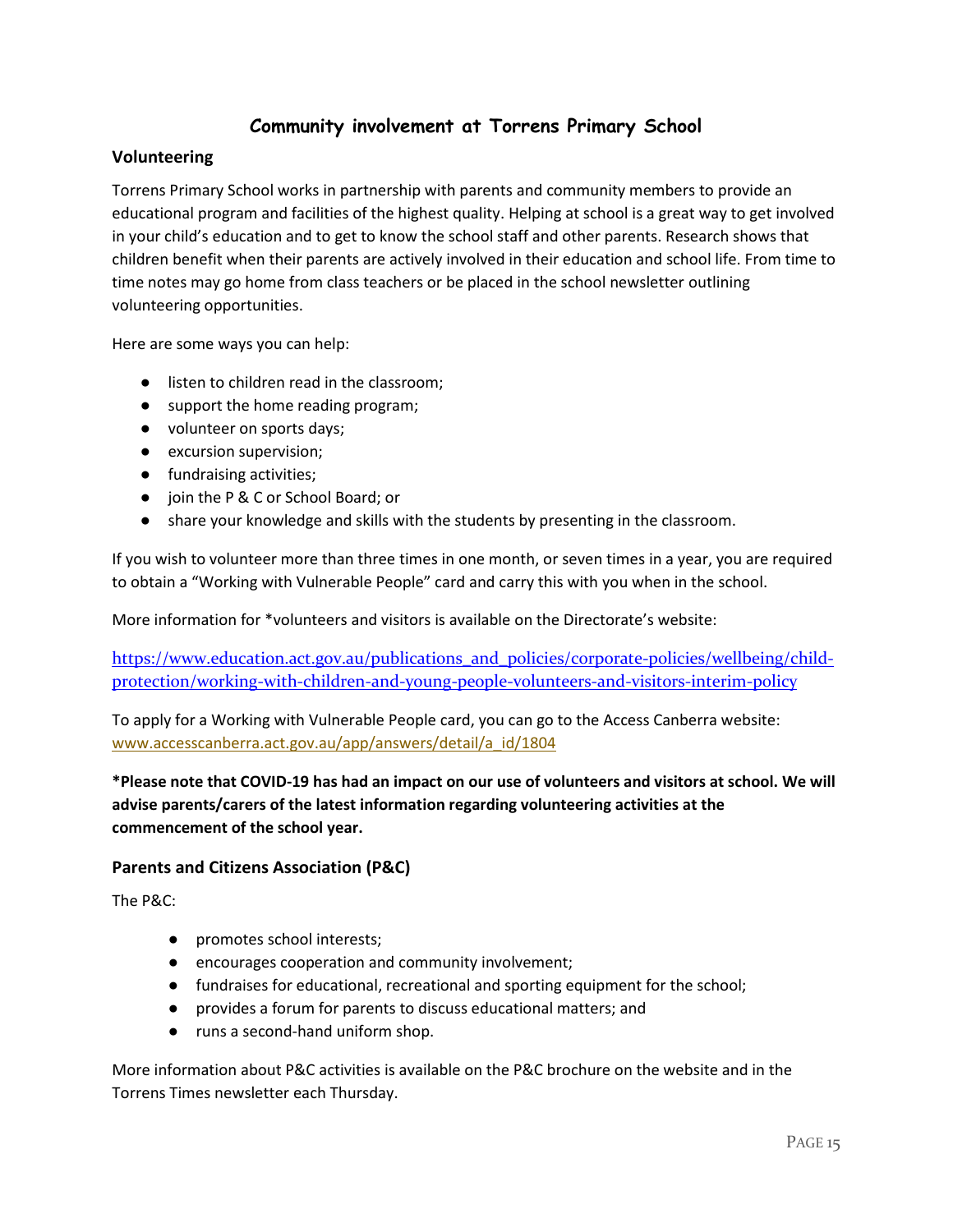# <span id="page-16-0"></span>**School Board**

The School Board is the policy making body of the school. The Board consists of members elected by the school community, teachers elected by the staff of the school, the Principal and may include an ACT Government representative.

The major functions of the Board are:

- formulating educational policy;
- approving the school budget;
- liaising directly with the community and school to authorise the level of the voluntary contributions requested from families. The second major source of income for the school (after Commonwealth and ACT Government funding for basic materials and building maintenance) comes from voluntary contributions made by families. This money is used for maintaining and extending curriculum areas and providing extra materials and resources used in the library or classrooms.
- oversight of curriculum requirements in line with the Australian curriculum.

Board members are eager to hear parents' views and welcome discussion of any topic which comes within their jurisdiction. Their main concern is the provision of the best educational opportunities for every child at Torrens Primary School. School Board meetings are held at least four times per year.

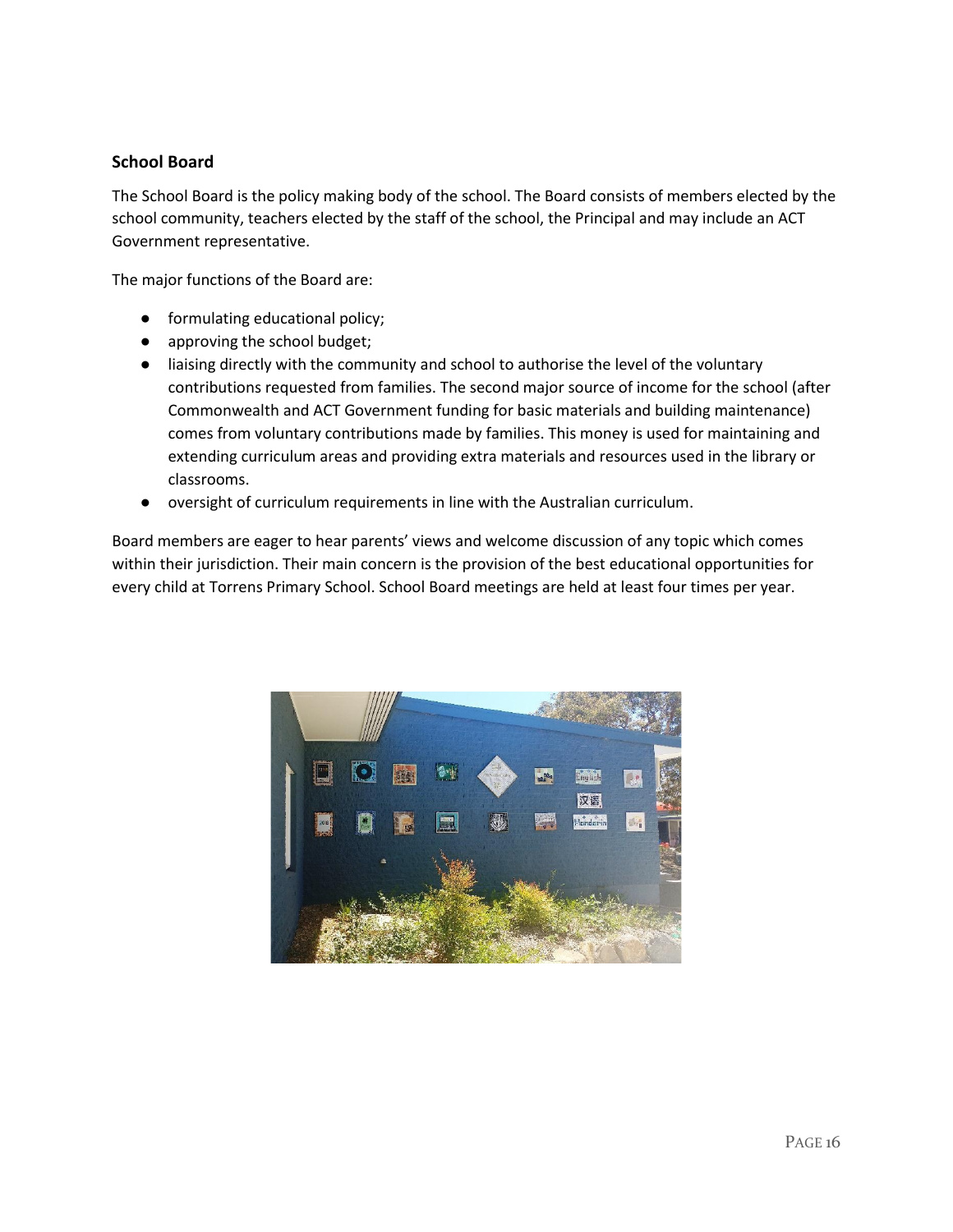# **School Policies**

<span id="page-17-0"></span>Our policies reflect the school's vision of valuing education and developing quality educational programs to meet the needs of all our students. Policy development is ongoing, reflecting change in Directorate policy over time, and involves the School Board in the review and approval process.

Formal policy documents can be viewed on the school's website at: [http://www.torrensps.act.edu.au/our\\_school/policies\\_and\\_procedures](http://www.torrensps.act.edu.au/our_school/policies_and_procedures)

# <span id="page-17-1"></span>**Student Management**

The school strives to develop in students the ability to work as a member of a team as well as working independently, to develop an appreciation of the worth of individual differences, and to develop the capacity to act as responsible citizens who care about others and their environment. Appropriate behaviour and good manners are always expected.

Teachers regularly monitor their programs to ensure positive behavior outcomes for their students. When normal classroom strategies such as redirection through questioning have not resulted in appropriate behavior choices, additional steps such as time out in class, time out in another classroom and time out with an Executive are implemented.

Each child's circumstances are unique and are compassionately considered.

# <span id="page-17-2"></span>**Positive Behaviours for Learning (PBL)**

Positive behaviours for learning are encouraged at Torrens Primary School. Students, staff and families agree that we will be:

SAFE RESPECTFUL LEARNERS

in all settings.

Students are explicitly taught the behaviours expected of them. Every fortnight a new video is created by staff and students highlighting these three PBL core values. This whole school approach builds shared understanding and a common language.

# <span id="page-17-3"></span>**Home Learning**

At Torrens Primary School, we value the learning that happens in the home. We recognise the busy lives that families have. As such we encourage all students to read each day and to use other time to do things together as a family. This could include sport, cooking, dancing or music. In addition to this, at times, unfinished work may be sent home for completion.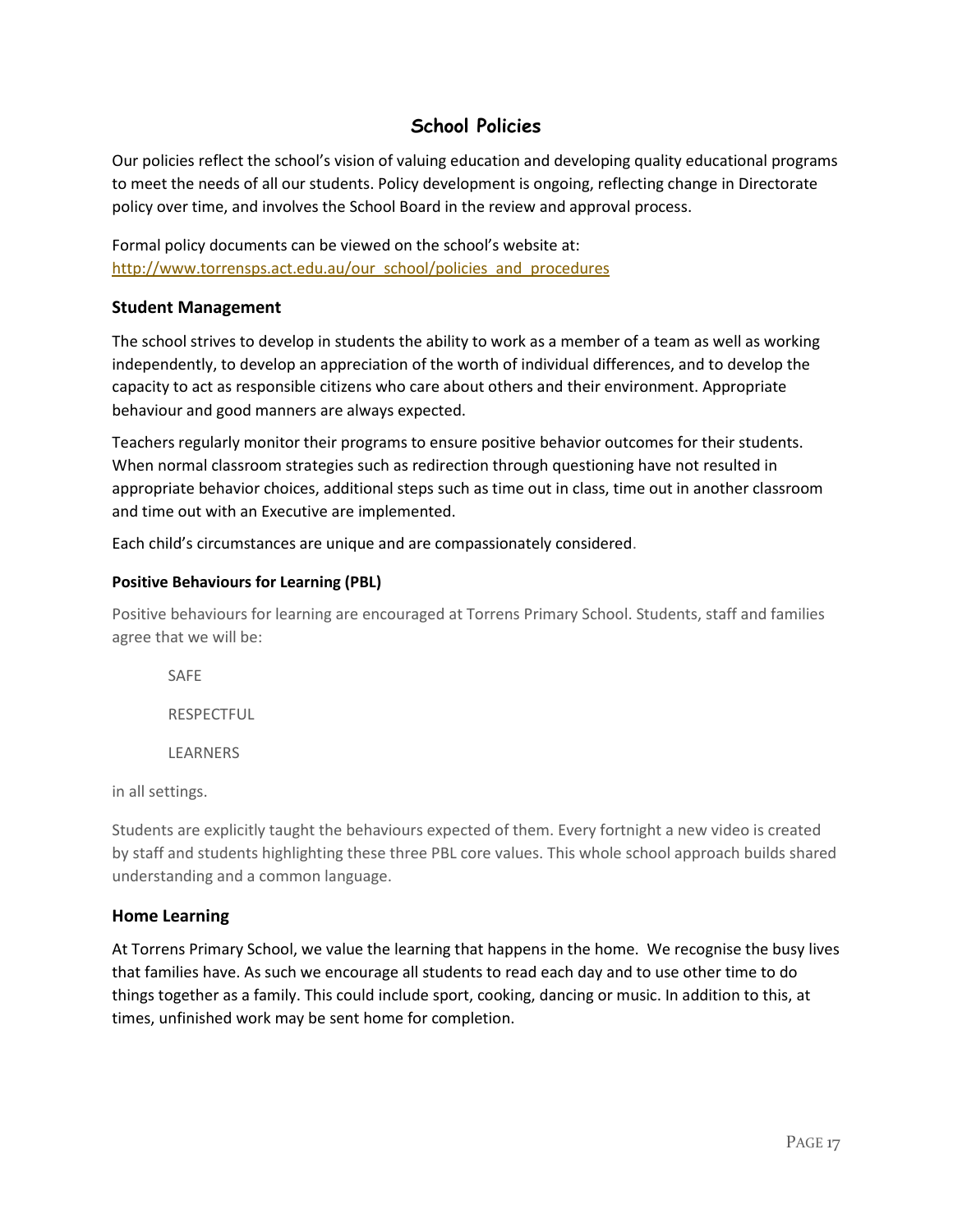# <span id="page-18-0"></span>**Sun Protection**

Students are encouraged to use protective sunscreen and to wear hats when spending time outdoors. Wherever possible the school aims to minimize outdoor activities in the middle of the day. Parents are encouraged to apply SPF30+ sunscreen at the beginning of the school day and to provide a broad brimmed hat (preferably black or red). The school has a 'no hat, play in the shade' policy (all year, except in June and July) in line with Directorate policy.

# <span id="page-18-1"></span>**Dress Standard and Colour Code Policy**

The school colour code or uniform reflects community standards and are consistent with occupational health and safety, anti-discrimination, equal opportunity legislation and the Directorate's Sun Protection policy.

All students are expected to wear school uniform and take pride in being a part of Torrens Primary School. Where uniform is not available for some reason, it is desirable that students wear plain clothing (i.e. no commercial logos) in the school colours of red and black.

The Torrens Primary School uniform (i.e. bearing Torrens Logo) or items of plain clothing (i.e. no commercial logos) consist of:

- black shorts, skort, cotton long pants/trousers or tracksuit pants
- red sweatshirt, polo top, long-sleeved polo
- red hooded sweatshirt, zipper jacket or red and black sports jacket
- Torrens Primary School summer or winter dresses
- black or white socks
- enclosed shoes/runners (no commercial logos)
- black or red broad-brimmed or bucket hat

Students are reminded of the school dress standard through class meetings and assemblies, as well as individually when required. Students will not be disadvantaged where required dress standards are not available because of circumstances beyond their control.

# <span id="page-18-2"></span>**Information Communication Technology (ICT)**

Students are introduced to technology in a safe environment where they are taught to discriminate between relevant and irrelevant information, cite online sources and share knowledge and information respectfully using appropriate language for the online environment.

*Computer network and internet***:** Students are provided with a computer network account and internet access. Students must abide by the Directorate's Acceptable Use of Information Technology policy when accessing public or Directorate network, internet and email services.

*Online services***:** The Directorate provides students with safe and secure access to a range of online learning platforms for students through an online portal called the Digital Backpack. Services requiring personally identifiable student information to be stored outside of the Directorate will only be made available after parental consent. More information, including the Directorate's Acceptable Use of Information Technology policy can be found at: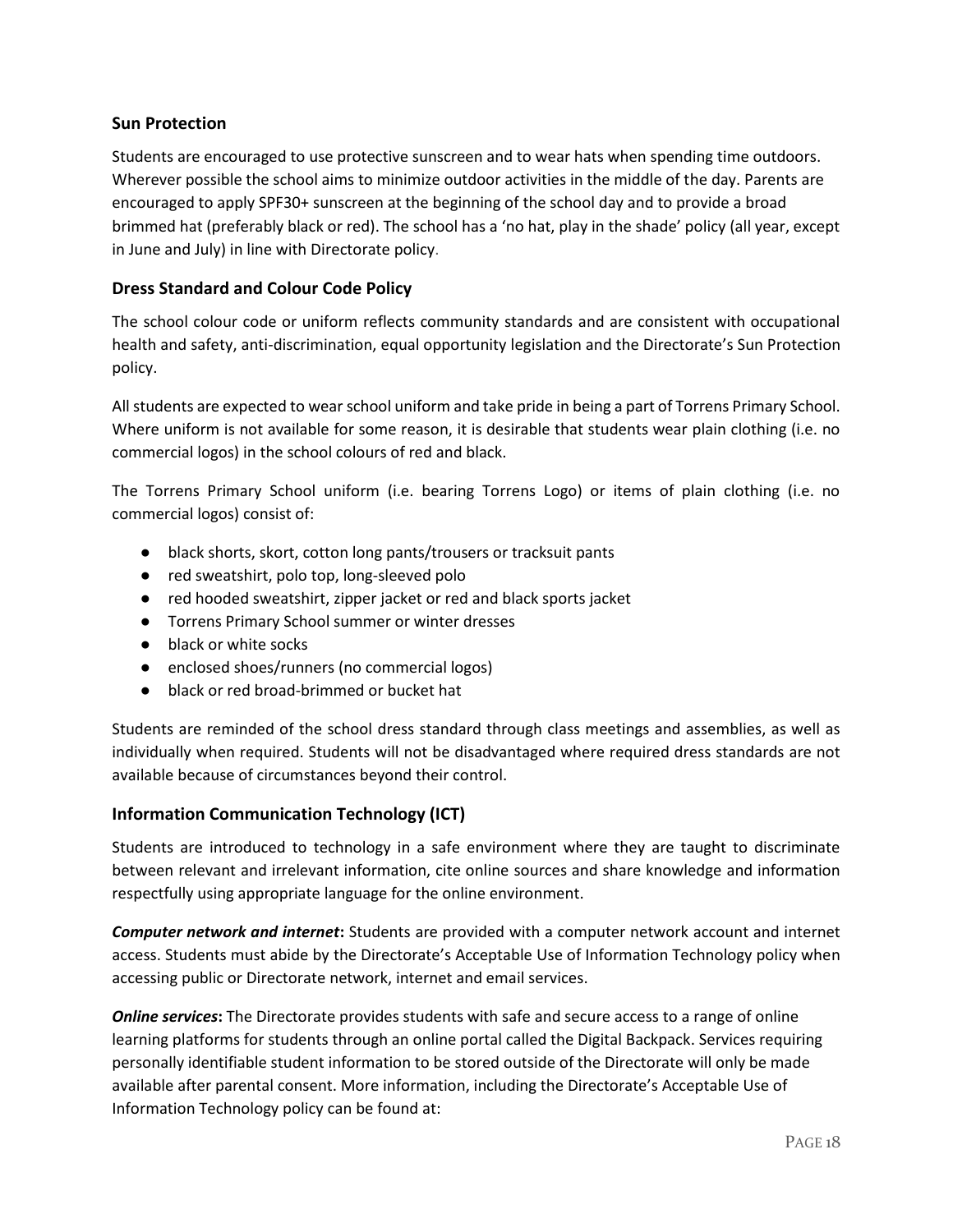[https://www.education.act.gov.au/public-school-life/learn-anywhere-ict-for-students/resources](https://www.education.act.gov.au/public-school-life/learn-anywhere-ict-for-students/resources-anywhere-digital-backpack)[anywhere-digital-backpack](https://www.education.act.gov.au/public-school-life/learn-anywhere-ict-for-students/resources-anywhere-digital-backpack)

*Bring your own device (BYOD) procedures:* To prepare students for high school and involvement in a technological world, Personal Electronic Devices (PEDs) may be used as part of educational learning programs, in line with Directorate policy (*Use of Personal Electronic Devices (PEDS) in School Policy 2015*  and the *Communities Online: Acceptable Use of ICT - Parents and Students Policy 2013).* The procedure outline follows:

- The school will provide a PED to a student. They do not have to have their own.
- Students will be required to familiarise themselves and sign the *Acceptable Use of ICT Student Agreement* prior to using their PED.
- Students and their parents must complete and return a signed *Acceptable Use of PEDs Student Agreement* before students can participate in the schools use of PEDs program.
- TPS provides a WiFi network which students can connect to while using their devices at school.
- Students and/or their families are responsible for their personal computing devices at all times. TPS does not have the technology support staff to repair or update personal computing devices.
- TPS takes no liability for damaged, lost or stolen personal computing devices.
- Learning activities may be worked on or completed at home. This will be optional.
- Students will be encouraged to store their work on their Google Apps for Education accounts.
- Students are responsible for managing the battery life of their PED and should ensure that devices are fully charged every morning. Schools are not responsible for providing PED charging facilities.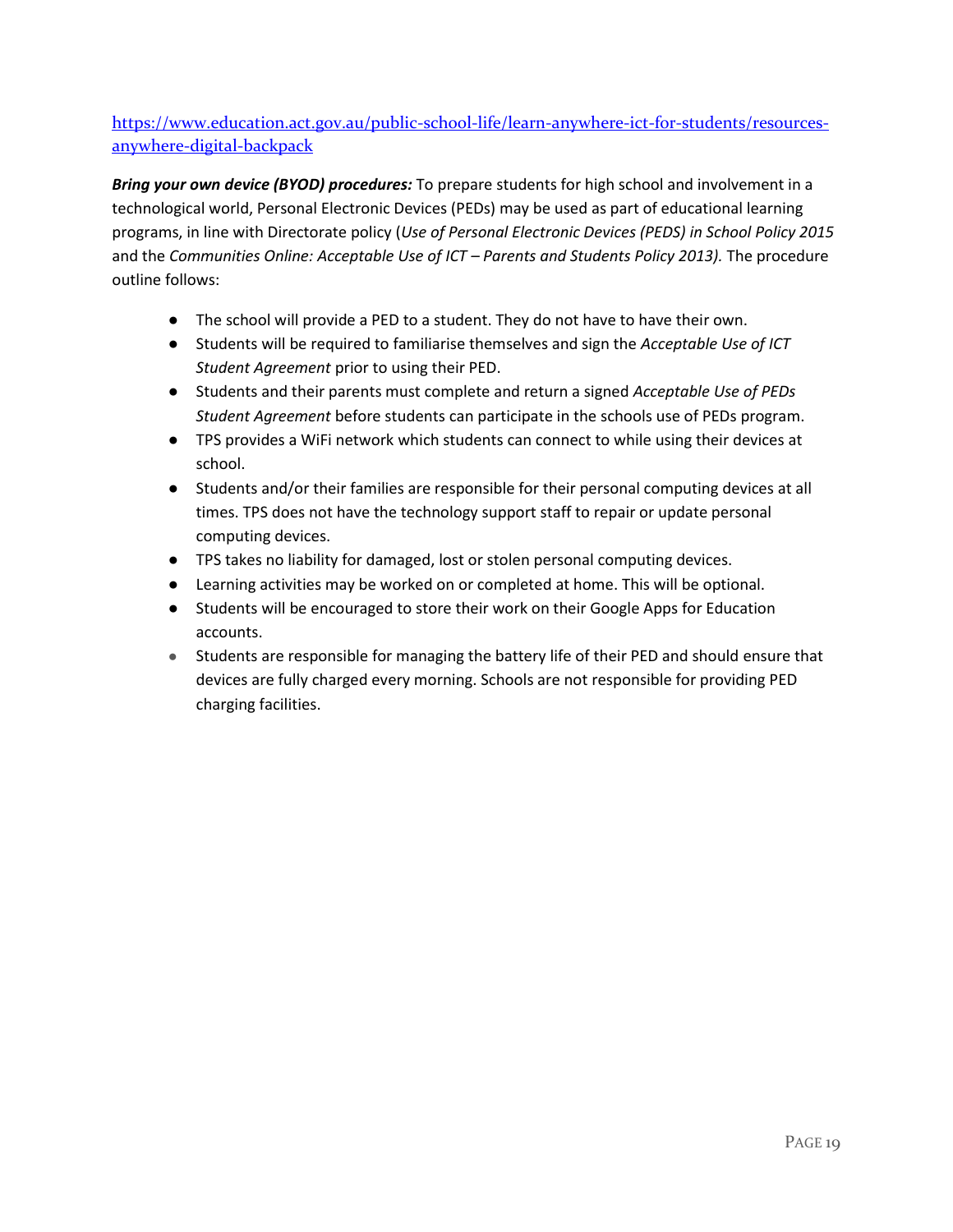# **Administration**

# <span id="page-20-1"></span><span id="page-20-0"></span>**School Hours, Before and After School Care**

| 9.15am -3.15pm  |
|-----------------|
| 9.15am-11.00am  |
| 11.00am-11.30am |
| 11.30am-1.00pm  |
| 1.00pm-1.40pm   |
| 1.40-3.15pm     |
|                 |

**Children should not arrive at school before 8.45am as staff are preparing for their teaching day and there is no playground supervision before this time. Woden Community Services (WCS) operates a Before School Care Program on school premises from 7.30am.**

# **Children should be picked up promptly at the end of the day as there is no playground supervision after 3.15pm. WCS also operates an After School Care Program at school from 3.15pm until 6pm.**

**Contact details for WCS OSHC program at Torrens: Phone** (02) 6147 3318; **email** [enrolments@wcs.org.au](mailto:enrolments@wcs.org.au) ; **web** <https://www.wcs.org.au/childcare/out-of-school-hours-care>

#### <span id="page-20-2"></span>**School Organisation and Houses**

# **The Junior School:** Preschool, Kindergarten, Year 1 and Year 2

#### **The Senior School:** Years 3 to 6

**House groups:** Children in Kindy to Year 6 also belong in one of four colour houses in which they compete to earn house points in the school's annual swimming and athletics carnivals. To maintain peace and harmony in the household, siblings are placed in the same House group. Houses are Fraser (red); Wenden (blue); Clarke (green), and Devlin (yellow). Children can wear house colours on carnival days.

#### <span id="page-20-3"></span>**School Uniform**

The School Board endorses the wearing of the school uniform or the school colours of red and black. Children attending excursions or outside events should be in full school uniform or school colours, unless otherwise stated. Refer to page 18 of this handbook for the full school dress standard and colour code policy.

Uniform pieces bearing the school's logo and the summer and winter dresses are stocked by *Savvy's School Wear* in Tuggeranong (Shop 37, Homeworld, Soward Way). The Torrens P & C also operates a uniform shop at the school offering good quality secondhand items bearing the Torrens logo. Opening times for this shop are advertised in the school newsletter.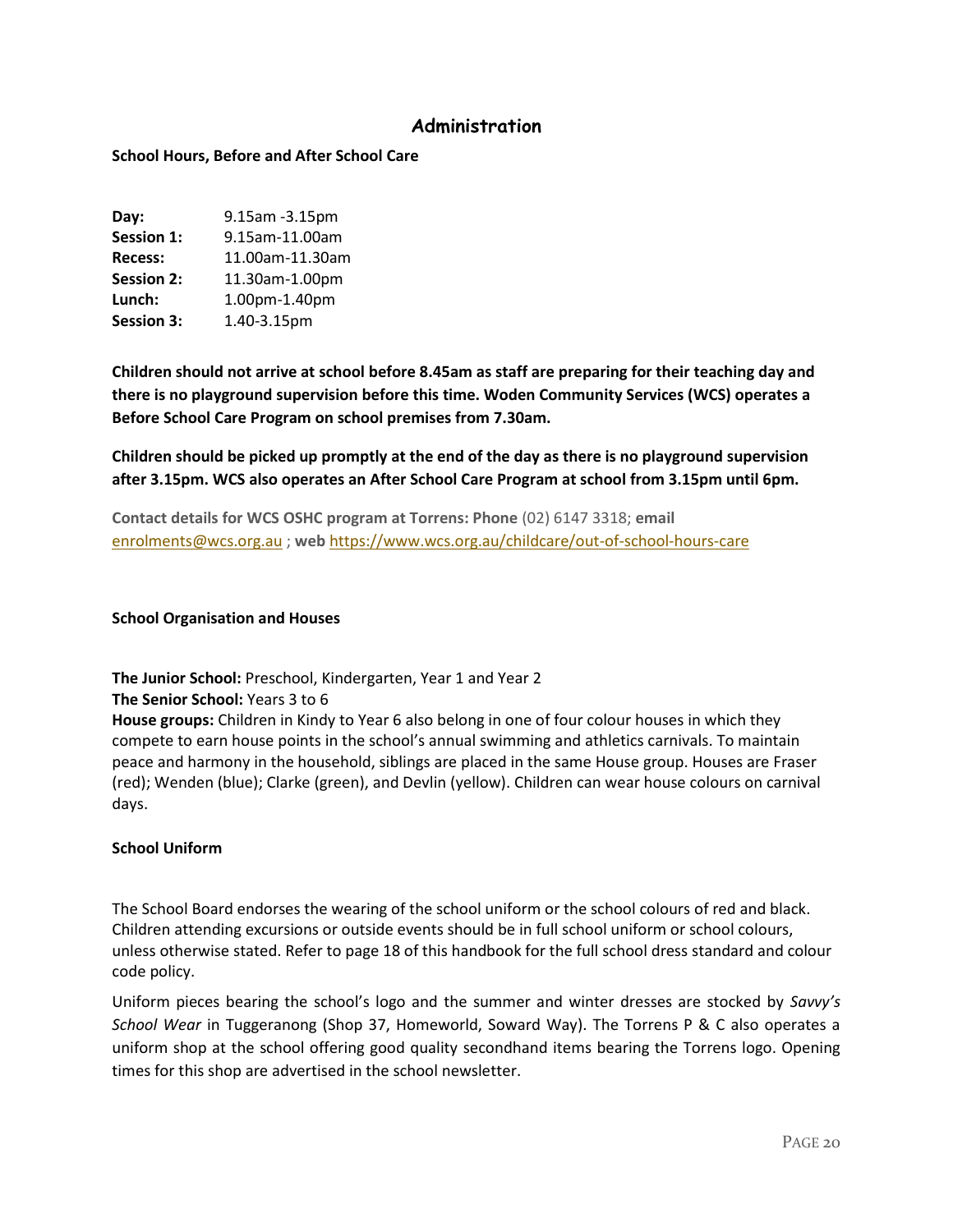# <span id="page-21-0"></span>**Stationery Requirements/Book Packs**

In Term 4, stationery lists for the following school year will be issued, together with instructions for ordering and online payment direct to the supplier.

You do not need to purchase all or any of the items on the list from the school's Directorate-appointed supplier, however if you do choose to buy from elsewhere, we ask that you buy items of equivalent quality. Please note that delivery of items should be to your home address and not the school's address.

## <span id="page-21-1"></span>**Attendance, absences and pick up during school hours**

All absences from school must be reported in a timely manner. **To report absences, please** *only* **use the following points of contact:** 

**Front Office phone:** (02) 6142 0777 **Front Office email:** [admin@torrensps.act.edu.au](mailto:admin@torrensps.act.edu.au)

**Online absence form:** <https://torrensps.schoolzineplus.com/form/3>

# *Please do not use Seesaw or email your teachers directly to communicate absences as this will not ensure timeliness and accuracy of absence reporting.*

If your child arrives at school after 9.15am, you are required to bring them into school via the Front Office so that their late arrival can be noted on the electronic roll.

If you need to pick your child up early from school or during school hours (e.g. for an appointment) you are required to sign them out at the Front Office and obtain a partial absence receipt to give to the teacher. A child will not be released from the classroom by the teacher without this notification from the Front Office. If your child is returning to school after an appointment, you are also required to sign them back in at the Front Office.

Please keep your contact details and those of your nominated emergency contacts up to date so that Front Office staff can provide the partial absence receipt in a timely fashion.

#### <span id="page-21-2"></span>**Appointments with teachers**

Staff are aware of the importance of maintaining close contact with families. Important and useful information is often shared at the beginning and the end of the school day. Please be mindful that staff need to be ready to teach at 9.15am and some will have supervising duties from 8.45am and again at 3.15pm when children are leaving school. Staff also have meeting commitments on some afternoons from 3.15pm. It would be greatly appreciated if you make appointments with teachers via the Front Office either by phoning (02)6142 0777 or sending an email to [admin@torrensps.act.edu.au.](mailto:admin@torrensps.act.edu.au)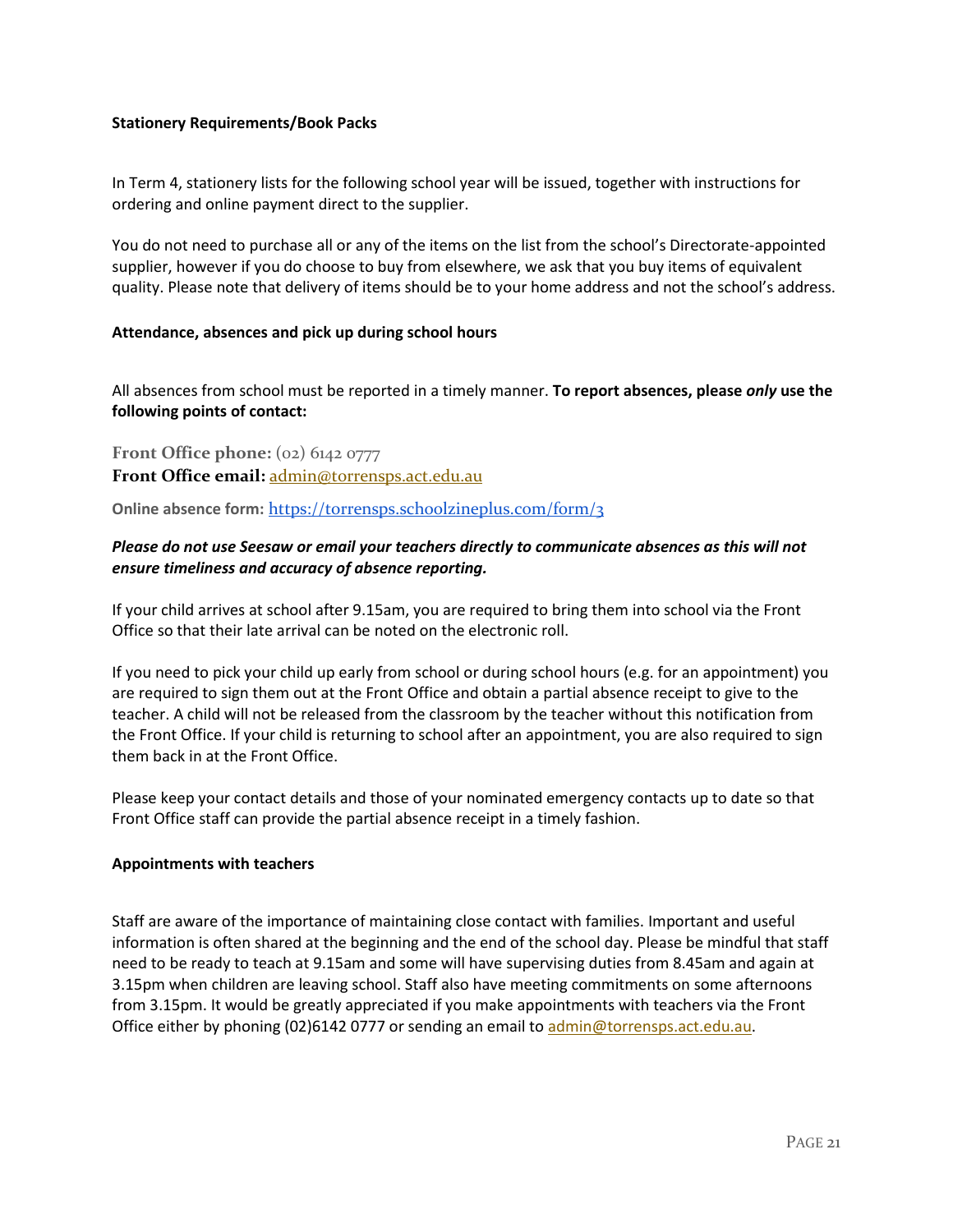# <span id="page-22-0"></span>**Assemblies**

Whole school \*assemblies are held fortnightly on Fridays, usually at 12.15pm, in the Old Hall. Individual classes or year groups usually host assemblies and you will be given lots of notice if your child is participating. Assemblies are an opportunity for students to showcase work and perform items such as plays, dances and instrumental or choral pieces.

Special assemblies are held to celebrate Harmony Day, ANZAC Day, NAIDOC week, Book Week, Just 50 Words Literacy and Year 6 Graduation, as well as the wonderful sporting, academic and citizenship achievements of our students. Special assemblies may be held on days other than Fridays, or at different times to regular assemblies. You can check the school newsletter each week and the website calendar for confirmation of assembly arrangements.

**\*Please note that COVID-19 has had an impact on our ability to stage whole school assemblies and have adult visitors attend these. We will advise parents/carers of the latest information regarding assemblies and attendance restrictions at the commencement of the school year.**

#### <span id="page-22-1"></span>**Buses**

Bus routes, timetables and information regarding the MyWay travel card can be found on the Transport Canberra website at <https://www.transport.act.gov.au/>, or by phoning 13 17 10. If your child needs to catch a bus home from school, please let the Front Office know so that their name can be added to the bus list. Staff are rostered on to bus duty each afternoon.

#### <span id="page-22-2"></span>**Library**

The library resource centre is an integral part of the school's teaching and learning program. It provides a rich literary environment for all students. Regular lessons develop literature appreciation and research skills. Each class has a rostered time to use the library to borrow books, use materials, catalogues and equipment. The library is also open during certain lunch times (subject to covid-19 restrictions) as part of the clubs program operated by the school.

#### <span id="page-22-3"></span>**Lost Property**

Labelling your child's clothing and other possessions will help ensure that anything that is lost can be returned to you. Lost property is collected in containers in both junior and senior corridors at school. Parents can look through the collections if required. The P&C aims to sort the items each term and return any named items. Unclaimed items may then be either donated to the second-hand uniform store or charity.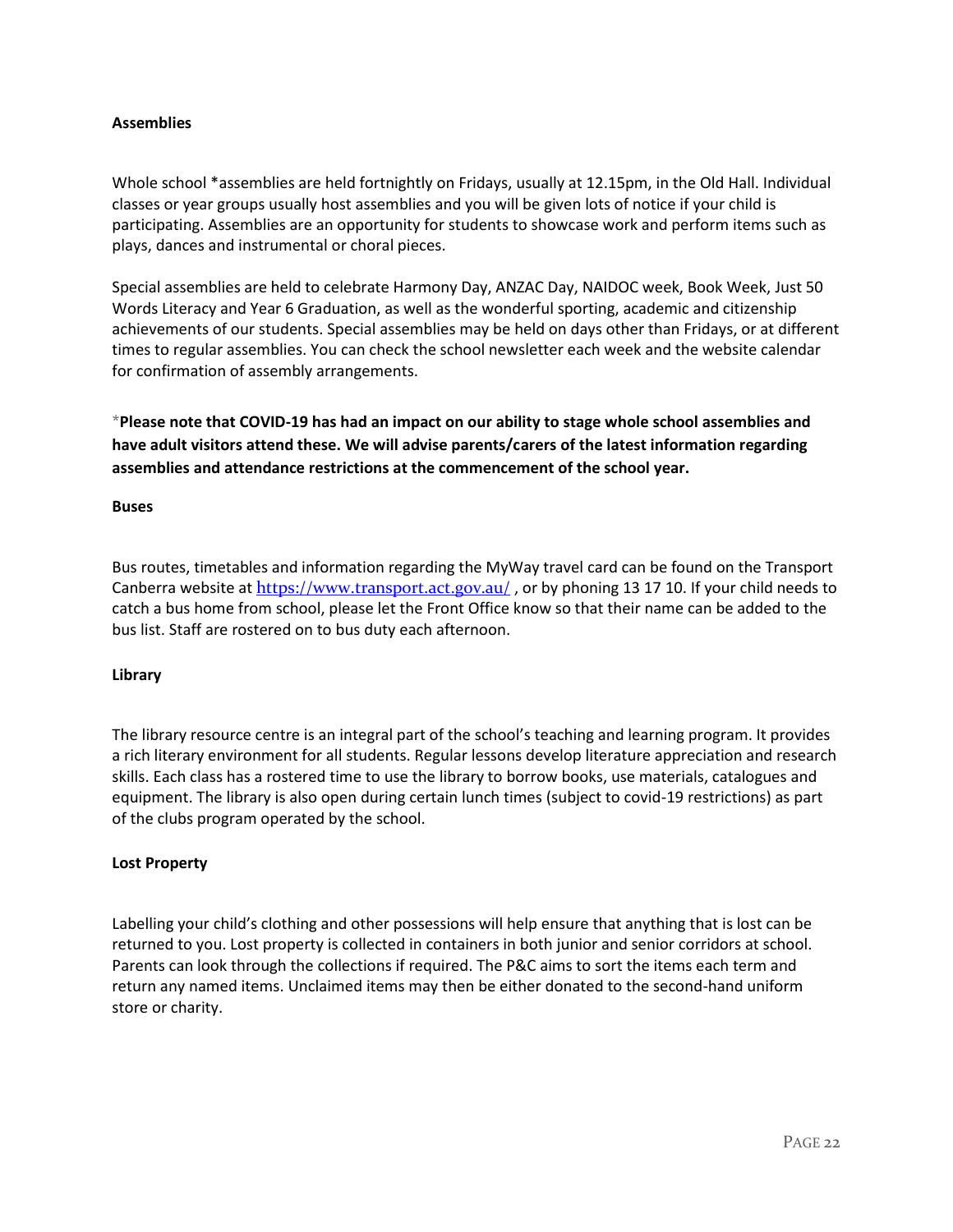#### <span id="page-23-0"></span>**Messages, deliveries, money collection**

To ensure interruptions are kept to a minimum, parents bringing messages, lunches or materials to school during the day should leave them at the Front Office and staff will ensure that they are delivered. Please note however that mobile phones are not permitted to be used by students during the day and if they are brought to school, phones must be left in bags until the end of the day.

Any excursion or permission notes sent to school should be handed to the classroom teacher first thing in the morning or put in the Notes box at the Front Office before school.

You can make payments online for most things via the payment portal on the school website, avoiding any need to send your child to school with cash.

## <span id="page-23-1"></span>**Newsletter and notes home**

The main form of communication between the school and home is the weekly newsletter, the *Torrens Times*. This is up on the school website every Thursday. For sustainability reasons, the newsletter link is emailed home. You are encouraged to keep your preferred email address up to date on our records so that you receive the weekly newsletter. Make sure you take note in the newsletter of upcoming events and excursions and when permission notes and any payments are due.

Wherever possible, notes for incursions and some excursions will go home online (via your preferred email address). You will be able to return completed incursion and some excursion notes and make payment online in a more stream-lined service. Other notes will still come home in your child's bag so make a habit of checking this regularly. You are encouraged to download copies of missed notes from the school website and make use of the online system where at all possible. Messages and urgent reminders may also be posted on Seesaw or sent as a text message to your mobile phone. Please therefore ensure that you notify us of any changes to your mobile phone number.

#### <span id="page-23-2"></span>**Parking and road safety around the school**

Families are reminded to always park legally and drive safely around the school.

Parking illegally, which includes parking on nature strips, footpaths, verges, street corners and on children's crossings, reduces safety for children as they enter and exit the school each day. **This includes the area outside Gate 3 on Ritchie Street which is highly frequented by children.** 

Parking Operations use a Licence Plate Recognition vehicle (or electronic chalking) and regularly patrol school zones to increase safety for children. Fines are often issued for parking related offences.

Try parking a little further from the school and walking to meet your child or arrange a meeting point with your child so they can walk to meet you. It's a great way to avoid illegal parking and helps children to receive the recommended 60 minutes of physical activity every day.

Road safety near the school is everyone's responsibility. Please remember to drive slowly, park legally and be alert for children at all times.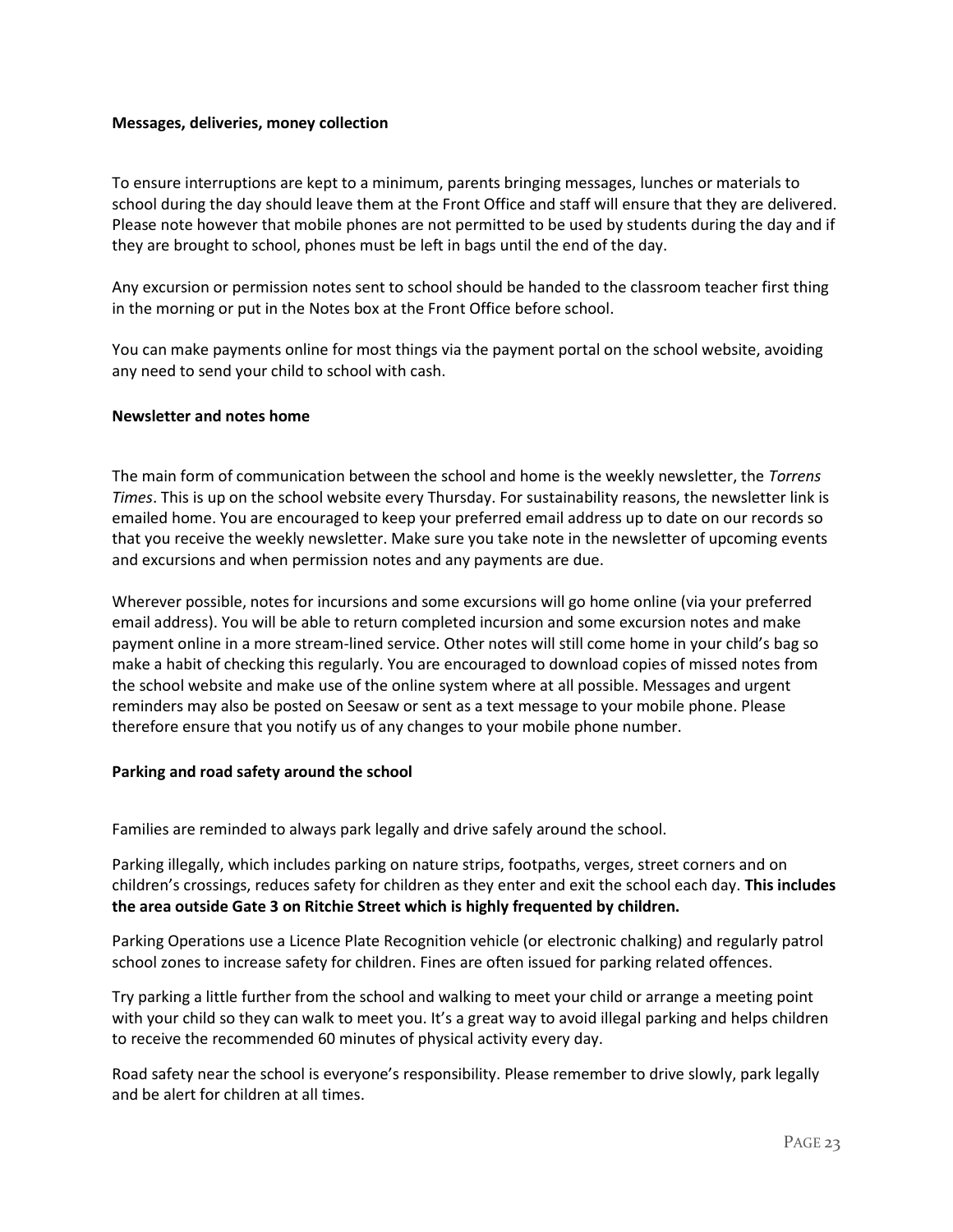# <span id="page-24-0"></span>**Updating your personal information**

To facilitate speedy contact with parents in an emergency, **any change in mobile phone numbers, home addresses, email addresses or details for nominated emergency contacts must be notified** immediately.

# <span id="page-24-1"></span>**Visitors, Volunteers and Parents**

It is a Directorate requirement that all \*visitors to the school should enter via the front gate, sign in and out at the Front Office and wear a visitor's badge (except for attending school assemblies). Volunteers visiting the school on a regular basis are required to have a valid Working with Vulnerable People card. Refer to page 15 of this handbook for more information on volunteering at Torrens Primary School.

**\*Please note that COVID-19 has had an impact on our use of volunteers and visitors at school. We will advise parents/carers of the latest information regarding volunteering activities at the commencement of the school year.**

# <span id="page-24-2"></span>**Website [www.torrensps.act.edu.au](http://www.torrensps.act.edu.au/)**

The school website is your 'go to' place for the most up to date information about happenings at Torrens Primary School. You are encouraged to view it on a regular basis for the school newsletter (Thursdays), calendar of events, class notes and making online payments. You can also subscribe to our calendar feed (by clicking on the ''subscribe to events feed' tab on the website).